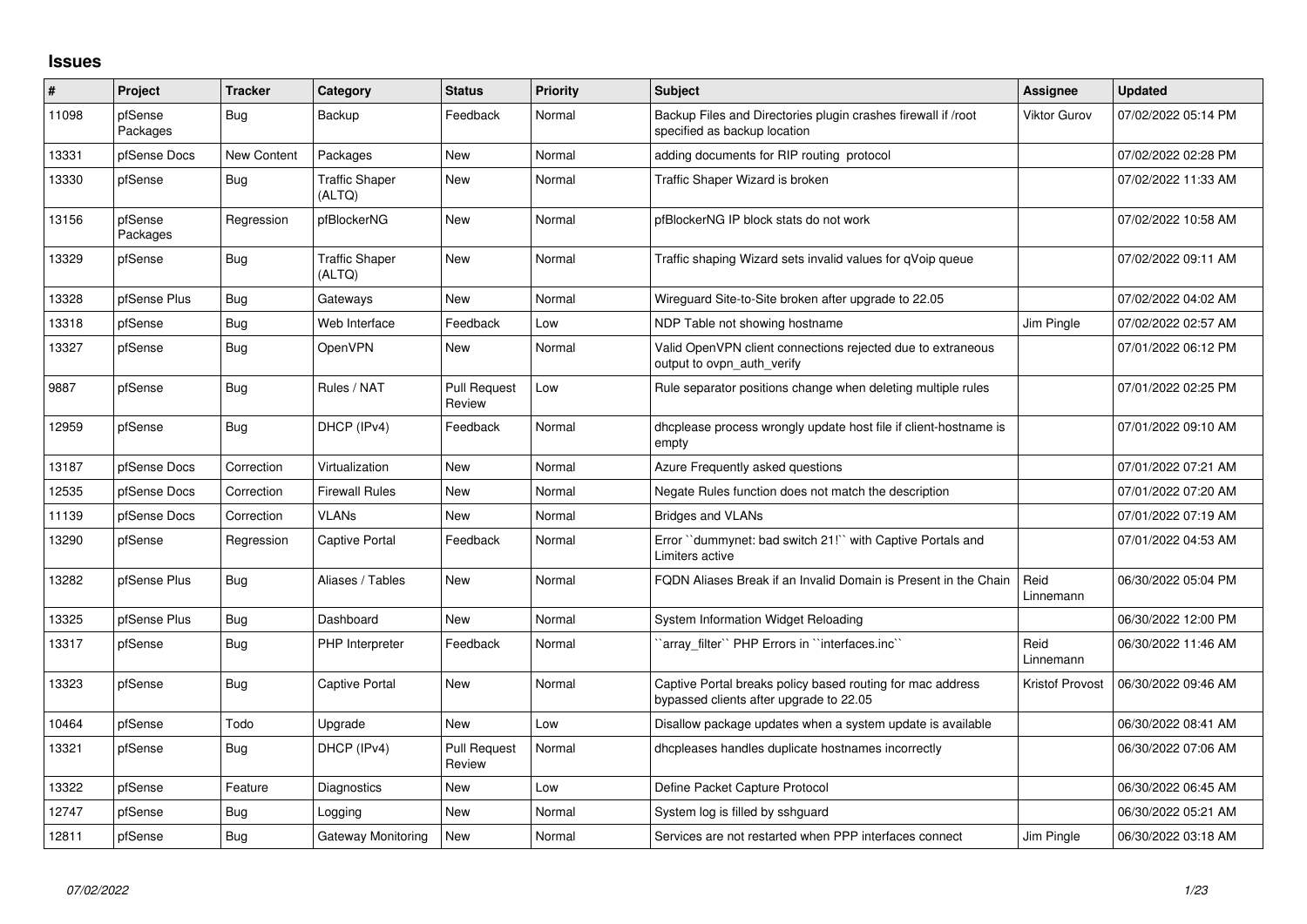| #     | <b>Project</b>      | <b>Tracker</b> | Category                        | <b>Status</b>                 | <b>Priority</b> | Subject                                                                                                                               | <b>Assignee</b>         | <b>Updated</b>      |
|-------|---------------------|----------------|---------------------------------|-------------------------------|-----------------|---------------------------------------------------------------------------------------------------------------------------------------|-------------------------|---------------------|
| 13228 | pfSense             | <b>Bug</b>     | Interfaces                      | New                           | Normal          | Recovering interface gateway may not be added back into<br>gateway groups and rules when expected                                     | Jim Pingle              | 06/29/2022 04:31 PM |
| 13320 | pfSense Plus        | Bug            | Gateways                        | New                           | Normal          | IP aliases with a CARP VIP parent are not available as VIP<br>choices for gateway groups                                              |                         | 06/29/2022 02:03 PM |
| 13316 | pfSense             | Regression     | <b>Operating System</b>         | Feedback                      | Normal          | 'vmstat -m'' value for ''temp'' is accounted for incorrectly,<br>resulting in underflows                                              | Mateusz Guzik           | 06/29/2022 10:01 AM |
| 13132 | pfSense             | <b>Bug</b>     | Backup / Restore                | <b>New</b>                    | Normal          | Two SSHDATA Sections in Restored Config Breaks Unit                                                                                   | Jim Pingle              | 06/29/2022 07:53 AM |
| 13093 | pfSense             | <b>Bug</b>     | Authentication                  | In Progress                   | Normal          | LDAP authentication fails with extended query and RFC2307<br>group lookups enabled                                                    | Chris Linstruth         | 06/28/2022 06:09 PM |
| 13154 | pfSense<br>Packages | <b>Bug</b>     | pfBlockerNG                     | Confirmed                     | Normal          | pfBlocker causing excessive CPU load                                                                                                  |                         | 06/28/2022 01:14 PM |
| 13310 | pfSense             | Bug            | Rules / NAT                     | Feedback                      | Normal          | Each line in the NPt destination IPv6 prefix list also contains the<br>network of the previous line when multiple choices are present | Jim Pingle              | 06/28/2022 12:01 PM |
| 13307 | pfSense             | Bug            | PPP Interfaces                  | New                           | High            | PPP interface custom reset date/time Hour and Minute fields do<br>not properly handle "0" value                                       |                         | 06/28/2022 12:01 PM |
| 13304 | pfSense             | Feature        | <b>Traffic Shaper</b><br>(ALTQ) | <b>Pull Request</b><br>Review | Normal          | Add Broadcom Netextreme II (bxe) to the altq capable check                                                                            |                         | 06/28/2022 12:01 PM |
| 13303 | pfSense             | <b>Bug</b>     | Dynamic DNS                     | <b>Pull Request</b><br>Review | Normal          | DynDNS - DNSExit no longer working                                                                                                    | Koen Zomers             | 06/28/2022 12:01 PM |
| 13298 | pfSense             | <b>Bug</b>     | <b>Dynamic DNS</b>              | <b>Pull Request</b><br>Review | Normal          | Dynv6 does not check response code when updating                                                                                      | Tiago Beling<br>d'Avila | 06/28/2022 12:01 PM |
| 13295 | pfSense             | Bug            | Gateway Monitoring              | <b>Pull Request</b><br>Review | Normal          | Incorrect function parameters for "get dpinger status()" call in<br>`qwlb.inc`                                                        |                         | 06/28/2022 12:01 PM |
| 13289 | pfSense             | Bug            | Backup / Restore                | <b>New</b>                    | Low             | Attempting to restore a 0 byte "config.xml" prints an error that<br>the file cannot be read                                           |                         | 06/28/2022 12:01 PM |
| 13272 | pfSense             | <b>Bug</b>     | <b>Captive Portal</b>           | <b>Pull Request</b><br>Review | Very Low        | Voucher CSV output has leading space before voucher code                                                                              | Jim Pingle              | 06/28/2022 12:01 PM |
| 13258 | pfSense             | <b>Bug</b>     | Console Menu                    | <b>Pull Request</b><br>Review | Low             | secret menu option 100                                                                                                                | Jim Pingle              | 06/28/2022 12:01 PM |
| 13254 | pfSense             | Bug            | <b>DNS Resolver</b>             | <b>New</b>                    | Normal          | DNS resolver does not update "unbound.conf" file during link<br>down events                                                           |                         | 06/28/2022 12:01 PM |
| 13253 | pfSense             | Bug            | DHCP (IPv6)                     | <b>New</b>                    | Normal          | dhcp6c" is not restarted when applying settings when multiple<br>WANs are configured for DHCP6                                        |                         | 06/28/2022 12:01 PM |
| 13250 | pfSense             | Todo           | DHCP (IPv4)                     | <b>New</b>                    | Very Low        | Clean up DHCP Server option language                                                                                                  | Jim Pingle              | 06/28/2022 12:01 PM |
| 13245 | pfSense             | Feature        | Aliases / Tables                | <b>Pull Request</b><br>Review | Normal          | Type column on Alias lists                                                                                                            | Jim Pingle              | 06/28/2022 12:01 PM |
| 13243 | pfSense             | Bug            | OpenVPN                         | <b>Pull Request</b><br>Review | Normal          | OpenVPN status for multi-user VPN shows info icon to display<br>RADIUS rules when there are none to display                           | Marcos<br>Mendoza       | 06/28/2022 12:01 PM |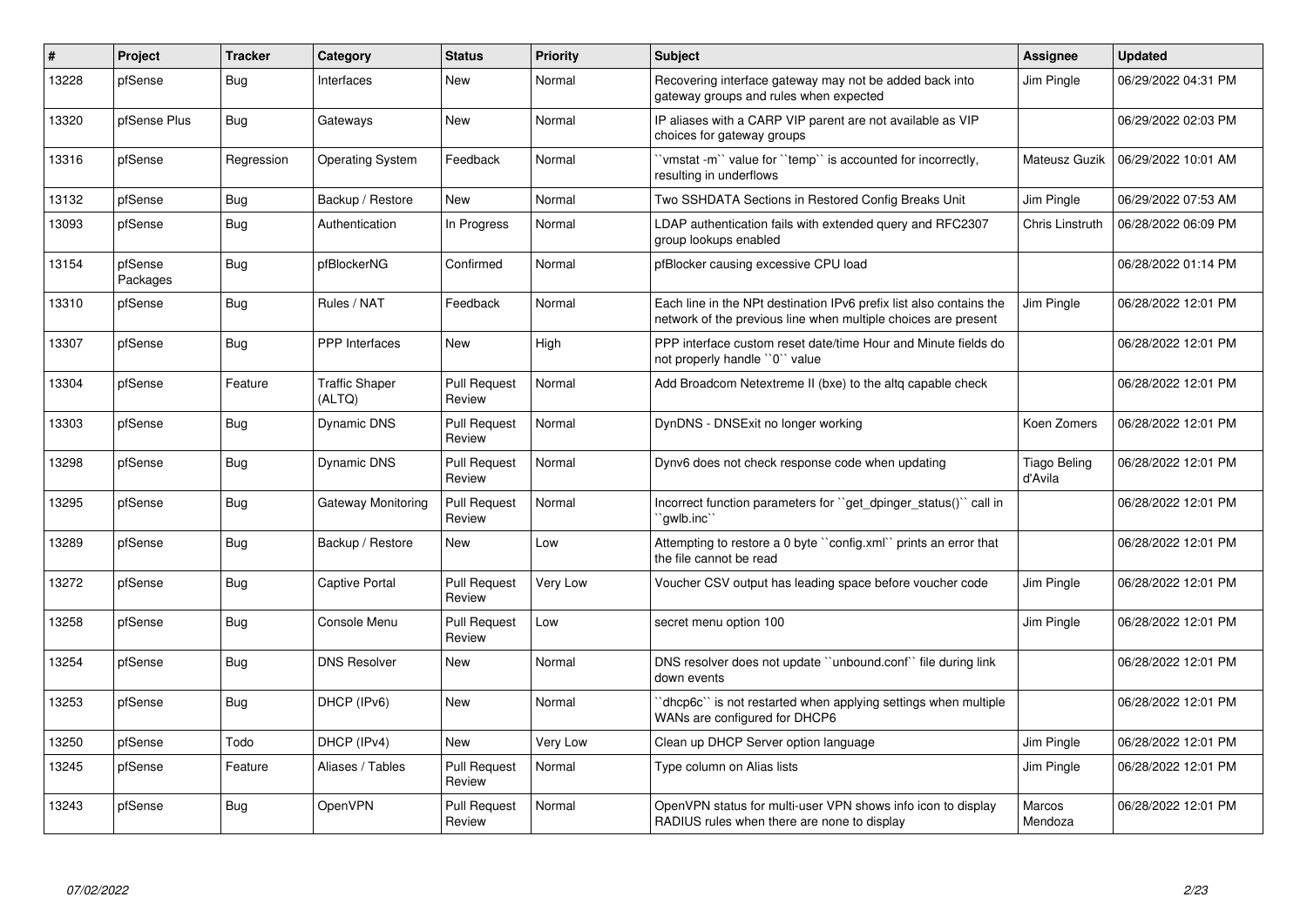| #     | Project | <b>Tracker</b> | Category            | <b>Status</b>                 | <b>Priority</b> | Subject                                                                                                                                        | Assignee            | <b>Updated</b>      |
|-------|---------|----------------|---------------------|-------------------------------|-----------------|------------------------------------------------------------------------------------------------------------------------------------------------|---------------------|---------------------|
| 13240 | pfSense | <b>Bug</b>     | Rules / NAT         | New                           | Normal          | User is forced to pick an NPt destination IPv6 prefix length even<br>when choosing a drop-down entry which contains a defined<br>prefix length | Jim Pingle          | 06/28/2022 12:01 PM |
| 13225 | pfSense | Bug            | Interfaces          | <b>New</b>                    | Normal          | Bridges with QinQ interfaces not properly set up at boot                                                                                       | <b>Viktor Gurov</b> | 06/28/2022 12:01 PM |
| 13218 | pfSense | Bug            | Interfaces          | <b>Pull Request</b><br>Review | Normal          | GIF-based interface MTU is assigned to parent interface on boot<br>when parent interface is a LAGG                                             | Viktor Gurov        | 06/28/2022 12:01 PM |
| 13124 | pfSense | Feature        | Web Interface       | <b>Pull Request</b><br>Review | Normal          | Option to wait for interface selection before displaying firewall<br>rules                                                                     |                     | 06/28/2022 12:01 PM |
| 13102 | pfSense | <b>Bug</b>     | <b>IPsec</b>        | <b>New</b>                    | Normal          | Deleting an IPSec tunnel doesn't destroy the SA (SADs/SPDs),<br>causes crash in status_ipsec.php                                               | Viktor Gurov        | 06/28/2022 12:01 PM |
| 13076 | pfSense | Bug            | Gateway Monitoring  | <b>New</b>                    | Normal          | Marking a gateway as down does not affect IPsec entries using<br>gateway groups                                                                |                     | 06/28/2022 12:01 PM |
| 13014 | pfSense | Bug            | <b>IPsec</b>        | <b>New</b>                    | Normal          | Charon.vici can get in a bad state                                                                                                             | Mateusz Guzik       | 06/28/2022 12:01 PM |
| 12960 | pfSense | <b>Bug</b>     | Installer           | New                           | Normal          | VGA installer image defaults to serial console, serial console is<br>default in GUI settings                                                   |                     | 06/28/2022 12:01 PM |
| 12947 | pfSense | Bug            | DHCP (IPv6)         | <b>Pull Request</b><br>Review | Normal          | DHCP6 client does not take any action if the interface IPv6<br>address changes during renewal                                                  |                     | 06/28/2022 12:01 PM |
| 12942 | pfSense | Bug            | Gateways            | New                           | Normal          | Code to kill states for old gateway when reconnecting an<br>interface is incorrect                                                             | Jim Pingle          | 06/28/2022 12:01 PM |
| 12920 | pfSense | Bug            | Gateway Monitoring  | <b>Pull Request</b><br>Review | Normal          | Gateway behavior differs when the gateway does not exist in<br>config.xml                                                                      | <b>Viktor Gurov</b> | 06/28/2022 12:01 PM |
| 12782 | pfSense | Todo           | Build / Release     | <b>New</b>                    | Normal          | Disable compatibility flag                                                                                                                     | <b>Brad Davis</b>   | 06/28/2022 12:01 PM |
| 12768 | pfSense | Feature        | Upgrade             | New                           | Normal          | pfSense-repo: Make sure default config file exists                                                                                             |                     | 06/28/2022 12:01 PM |
| 12757 | pfSense | Bug            | <b>Diagnostics</b>  | <b>Pull Request</b><br>Review | Very Low        | Clean up /etc/inc/filter.inc use of pfctl -F                                                                                                   |                     | 06/28/2022 12:01 PM |
| 12737 | pfSense | Bug            | Certificates        | <b>New</b>                    | Normal          | CApath is not defined by default in curl                                                                                                       |                     | 06/28/2022 12:01 PM |
| 12673 | pfSense | <b>Bug</b>     | Dashboard           | <b>Pull Request</b><br>Review | Normal          | Firewall Logs Widget fails to update at intervals below 5 seconds.                                                                             | Viktor Gurov        | 06/28/2022 12:01 PM |
| 12645 | pfSense | Bug            | <b>IPsec</b>        | New                           | Normal          | `filterdns`` does not monitor remote IPsec gateways for IPv6<br>address changes                                                                | Viktor Gurov        | 06/28/2022 12:01 PM |
| 12632 | pfSense | Bug            | Gateways            | New                           | High            | Assigning a /30 WAN IP address at the console does not save<br>the gateway correctly                                                           |                     | 06/28/2022 12:01 PM |
| 12612 | pfSense | Bug            | <b>DNS Resolver</b> | New                           | Normal          | DNS Resolver is restarted during every "rc.newwanip" event                                                                                     |                     | 06/28/2022 12:01 PM |
| 12549 | pfSense | Regression     | IPsec               | New                           | Normal          | Per-user Mobile IPsec settings are not applied to connecting<br>mobile clients                                                                 | Jim Pingle          | 06/28/2022 12:01 PM |
| 12464 | pfSense | <b>Bug</b>     | Logging             | <b>Pull Request</b><br>Review | Normal          | Syslog Auth messages are sent as Emergency Level                                                                                               |                     | 06/28/2022 12:01 PM |
| 12431 | pfSense | Todo           | Web Interface       | <b>Pull Request</b><br>Review | Normal          | GUI pages should use "POST" for AJAX calls, not "GET"                                                                                          | Viktor Gurov        | 06/28/2022 12:01 PM |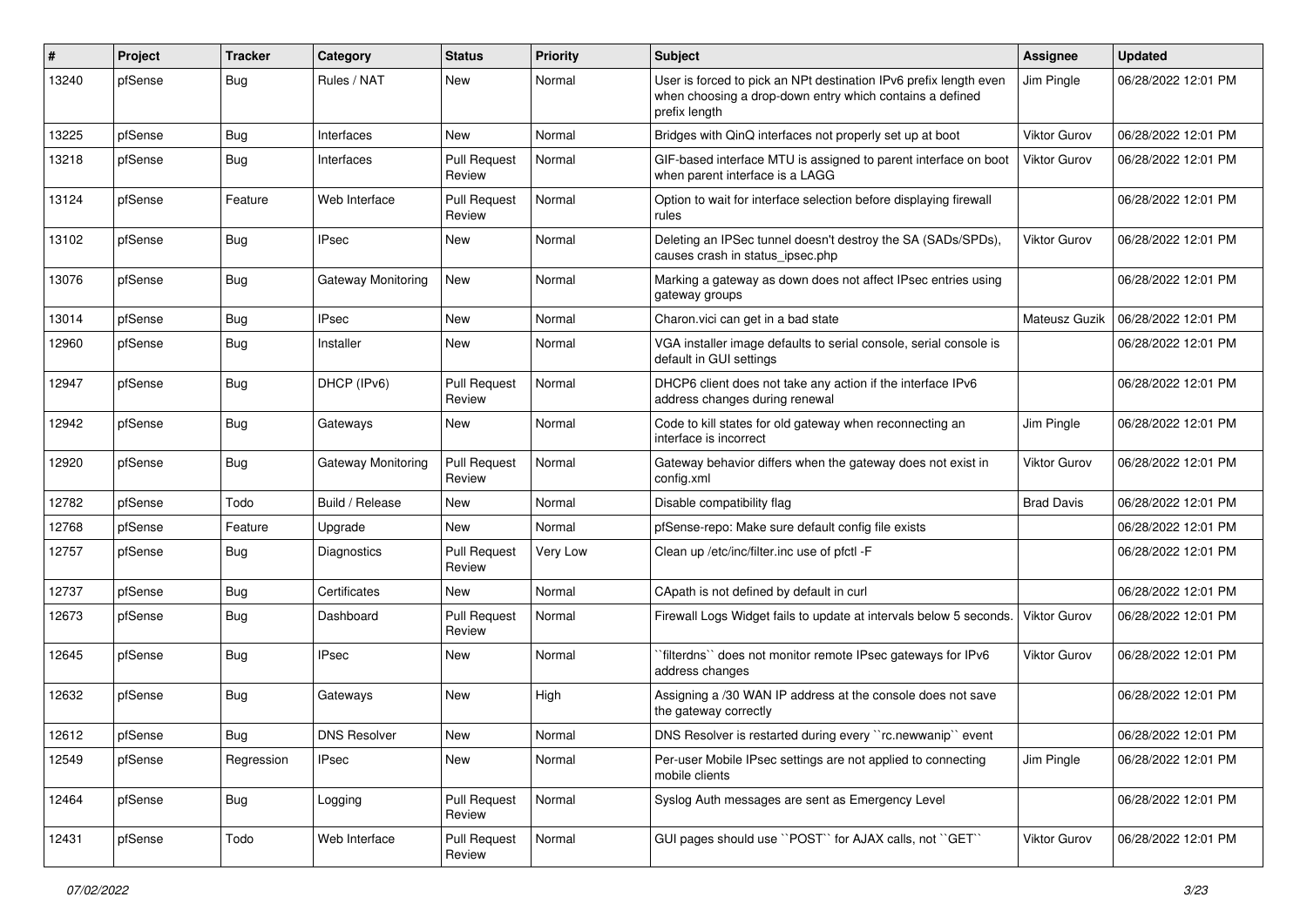| #     | Project             | <b>Tracker</b> | Category                | <b>Status</b>                 | <b>Priority</b> | Subject                                                                                                                                        | <b>Assignee</b>     | <b>Updated</b>      |
|-------|---------------------|----------------|-------------------------|-------------------------------|-----------------|------------------------------------------------------------------------------------------------------------------------------------------------|---------------------|---------------------|
| 12385 | pfSense             | Bug            | Virtual IP Addresses    | <b>Pull Request</b><br>Review | Normal          | deleteVIP() does not check 1:1 NAT and Outbound NAT rules                                                                                      | Viktor Gurov        | 06/28/2022 12:01 PM |
| 12335 | pfSense             | <b>Bug</b>     | <b>IPsec</b>            | New                           | Normal          | <b>IPsec DNS inefficiency</b>                                                                                                                  | Jim Pingle          | 06/28/2022 12:01 PM |
| 12225 | pfSense             | Bug            | Authentication          | <b>Pull Request</b><br>Review | Normal          | Group membership field is not needed for remote groups                                                                                         | <b>Viktor Gurov</b> | 06/28/2022 12:01 PM |
| 12079 | pfSense             | Bug            | <b>IGMP Proxy</b>       | New                           | Normal          | IGMPProxy: kernel panic, Sleeping thread owns a non-sleepable<br>lock                                                                          | Mateusz Guzik       | 06/28/2022 12:01 PM |
| 11877 | pfSense             | Bug            | Web Interface           | <b>Pull Request</b><br>Review | Very Low        | Labels and description dissapear in firewall schedule edit.php                                                                                 | <b>Viktor Gurov</b> | 06/28/2022 12:01 PM |
| 11570 | pfSense             | Regression     | Gateways                | <b>Pull Request</b><br>Review | Normal          | Gateway monitoring services is not always restarted on interface<br>events, which may prevent a WAN from recovering back to an<br>online state | <b>Viktor Gurov</b> | 06/28/2022 12:01 PM |
| 11545 | pfSense             | Regression     | Interfaces              | Feedback                      | Normal          | Primary interface address is not always used when VIPs are<br>present                                                                          | Reid<br>Linnemann   | 06/28/2022 12:01 PM |
| 11539 | pfSense             | <b>Bug</b>     | IPsec                   | Feedback                      | Normal          | Mobile IPsec "split include" value of 0.0.0.0/0 causes some<br>clients to fail                                                                 | Jim Pingle          | 06/28/2022 12:01 PM |
| 11296 | pfSense             | Bug            | Routing                 | New                           | Normal          | Static route targets may still reachable via default route when the<br>gateway they should route through is down                               | <b>Viktor Gurov</b> | 06/28/2022 12:01 PM |
| 11091 | pfSense             | Bug            | Interfaces              | <b>New</b>                    | Normal          | Interfaces set as disabled in the configuration have an UP status<br>in the operating system at boot                                           | <b>Viktor Gurov</b> | 06/28/2022 12:01 PM |
| 7996  | pfSense             | Bug            | Web Interface           | <b>Pull Request</b><br>Review | Very Low        | Unnecessary link tag in login page                                                                                                             | Marcos<br>Mendoza   | 06/28/2022 12:01 PM |
| 3132  | pfSense             | Bug            | Gateway Monitoring      | In Progress                   | Normal          | Gateway events for IPv6 affect IPv4 services and vice versa                                                                                    | Viktor Gurov        | 06/28/2022 12:01 PM |
| 1831  | pfSense             | Feature        | Captive Portal          | New                           | Normal          | Captive portal IPv6 support                                                                                                                    | Reid<br>Linnemann   | 06/28/2022 12:01 PM |
| 13311 | pfSense Docs        | New Content    | Troubleshooting         | <b>New</b>                    | High            | Add troubleshooting tips for ZFS boot issues                                                                                                   |                     | 06/28/2022 11:04 AM |
| 13306 | pfSense<br>Packages | Todo           | Nut                     | New                           | Normal          | Update NUT to version 2.8.0 to match FreeBSD Packages                                                                                          | Denny Page          | 06/27/2022 10:45 AM |
| 13305 | pfSense             | Feature        | Certificates            | New                           | Normal          | Certificate Revocation page should show expiration date                                                                                        |                     | 06/27/2022 10:26 AM |
| 12770 | pfSense Docs        | Todo           | <b>Firewall Rules</b>   | <b>Pull Request</b><br>Review | Normal          | Feedback on Firewall - Configuring firewall rules                                                                                              |                     | 06/27/2022 07:42 AM |
| 11626 | pfSense Plus        | Bug            | Authentication          | <b>New</b>                    | Normal          | Google LDAP connection failed due to lack of SNI for TLS 1.3                                                                                   | Luiz Souza          | 06/27/2022 07:23 AM |
| 12466 | pfSense             | Feature        | OpenVPN                 | New                           | Very Low        | Option to Disable Renegotiation timer in OpenVPN Server                                                                                        |                     | 06/27/2022 07:22 AM |
| 13270 | pfSense Docs        | New Content    | OpenVPN                 | <b>Pull Request</b><br>Review | Normal          | OpenVPN client gateway is incorrect when the server does not<br>push routes                                                                    | Marcos<br>Mendoza   | 06/26/2022 12:54 PM |
| 8207  | pfSense             | Bug            | <b>Operating System</b> | New                           | Normal          | 2.4 cannot boot as a Xen VM with more than 7 NICs                                                                                              |                     | 06/25/2022 05:42 PM |
| 9626  | pfSense             | Bug            | Web Interface           | New                           | Normal          | When deny write permission is assigned to a user, there is no<br>error feedback if the user tries to write something                           |                     | 06/25/2022 05:41 PM |
| 12546 | pfSense Plus        | Feature        | Authentication          | New                           | Normal          | Add 2FA Support to pfSense Plus Local Database Authentication                                                                                  |                     | 06/25/2022 05:30 PM |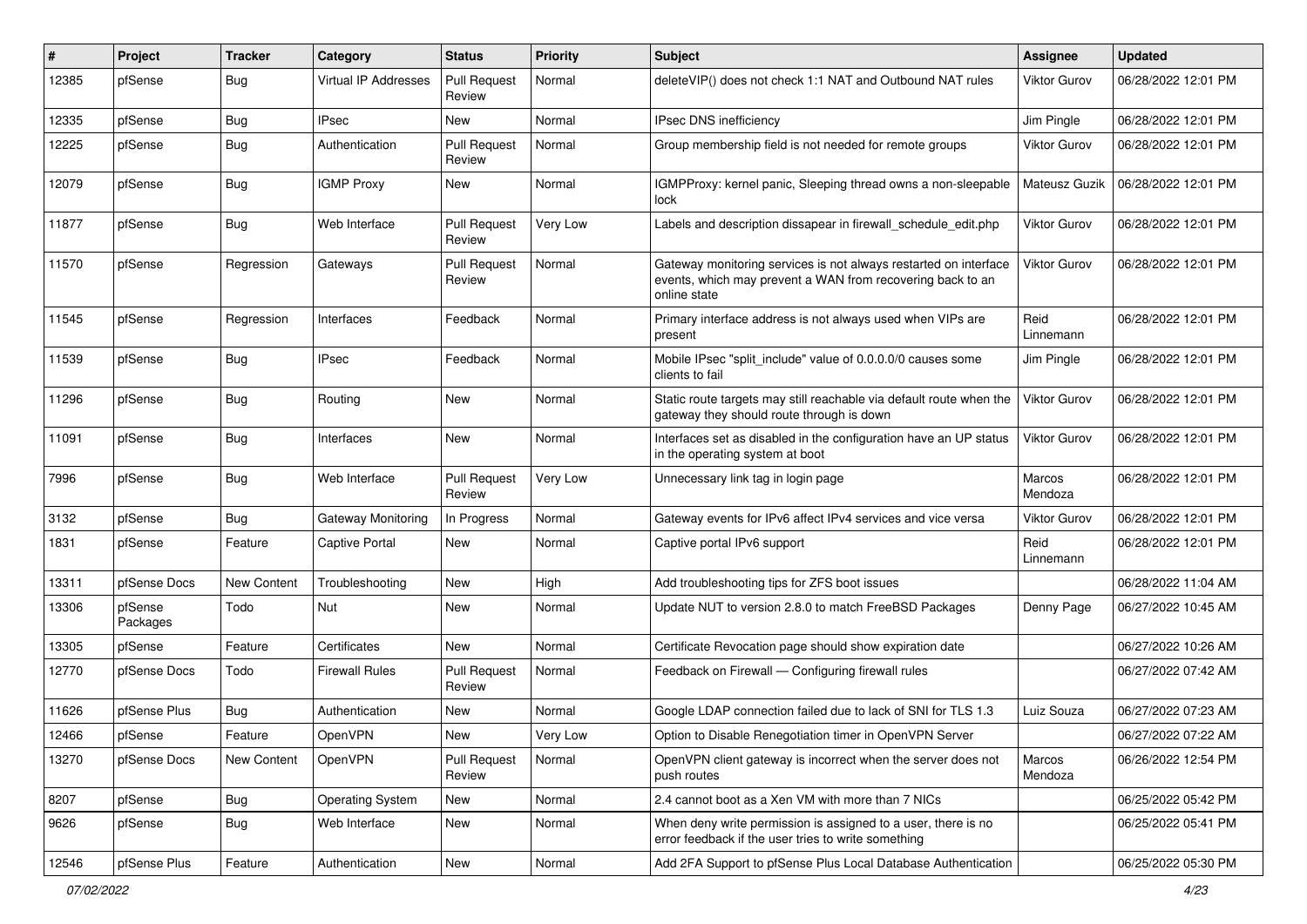| $\vert$ # | Project             | <b>Tracker</b> | Category                 | <b>Status</b> | <b>Priority</b> | <b>Subject</b>                                                                                           | Assignee            | <b>Updated</b>      |
|-----------|---------------------|----------------|--------------------------|---------------|-----------------|----------------------------------------------------------------------------------------------------------|---------------------|---------------------|
| 13003     | pfSense             | Bug            | Hardware / Drivers       | <b>New</b>    | Normal          | Malicious Driver Detection event on ixl driver                                                           |                     | 06/25/2022 05:00 PM |
| 11572     | pfSense<br>Packages | Bug            | pfBlockerNG              | <b>New</b>    | High            | Auto created firewall rules have IPv4 as protocol only - even for<br>IPv6 lists.                         |                     | 06/25/2022 10:59 AM |
| 13296     | pfSense             | Feature        | DHCP (IPv6)              | New           | Normal          | Add support for DHCP6 OPTION PD EXCLUDE (RFC 6603)                                                       |                     | 06/24/2022 10:10 PM |
| 13297     | pfSense             | Feature        | Routing                  | <b>New</b>    | Normal          | Support for Gateway Groups as Static Route destinations                                                  |                     | 06/24/2022 07:41 AM |
| 8454      | pfSense<br>Packages | Bug            | arpwatch                 | New           | Very Low        | Arpwatch package break email notifications from other sources                                            |                     | 06/23/2022 07:49 PM |
| 13294     | pfSense             | Feature        | Gateways                 | <b>New</b>    | Low             | Change gateway name                                                                                      |                     | 06/22/2022 06:07 PM |
| 13293     | pfSense             | Feature        | <b>OpenVPN</b>           | <b>New</b>    | Normal          | Option to set auth-gen-token in OpenVPN GUI                                                              |                     | 06/21/2022 02:35 PM |
| 13292     | pfSense<br>Packages | Feature        | <b>ACME</b>              | <b>New</b>    | Normal          | Separator                                                                                                |                     | 06/21/2022 12:06 PM |
| 13291     | pfSense Docs        | Todo           | Configuration            | <b>New</b>    | Low             | Notification documentation                                                                               |                     | 06/21/2022 10:22 AM |
| 10352     | pfSense             | Bug            | Authentication           | <b>New</b>    | Very Low        | RADIUS authentication fails with MSCHAPv1 or MSCHAPv2<br>when passwords contain international characters |                     | 06/20/2022 04:04 PM |
| 13288     | pfSense             | Bug            | Configuration<br>Backend | <b>New</b>    | Normal          | Encode FreeRADIUS Custom Options                                                                         |                     | 06/20/2022 10:36 AM |
| 13287     | pfSense             | Feature        | Configuration<br>Backend | New           | Normal          | Encode OpenVPN Custom Options                                                                            |                     | 06/20/2022 10:33 AM |
| 5413      | pfSense             | <b>Bug</b>     | <b>DNS Resolver</b>      | Confirmed     | High            | Incorrect Handling of Unbound Resolver [service restarts, cache<br>loss, DNS service interruption]       |                     | 06/19/2022 11:11 PM |
| 12982     | pfSense<br>Packages | <b>Bug</b>     | FreeRADIUS               | <b>New</b>    | Normal          | FreeRadius RadReply table entries missing from pf                                                        |                     | 06/19/2022 05:38 PM |
| 13284     | pfSense<br>Packages | Feature        | FreeRADIUS               | New           | Normal          | Option to define "Issuer" in OPT configuration.                                                          | Jakob<br>Nordgarden | 06/19/2022 12:10 PM |
| 13280     | pfSense             | <b>Bug</b>     | Unknown                  | New           | Normal          | Entries duplicated in /boot/loader.conf                                                                  |                     | 06/19/2022 11:11 AM |
| 9296      | pfSense             | Bug            | Aliases / Tables         | Confirmed     | Low             | Alias content is sometimes incomplete when mixing FQDN and<br>IP address                                 | Reid<br>Linnemann   | 06/18/2022 03:12 PM |
| 13279     | pfSense             | <b>Bug</b>     | Interfaces               | <b>New</b>    | Normal          | DHCP config override affects Gateway installation.                                                       |                     | 06/17/2022 07:25 AM |
| 13167     | pfSense             | <b>Bug</b>     | Dynamic DNS              | <b>New</b>    | Normal          | phpDynDNS: DigitalOcean ddns update fails (bad request,<br>invalid character '-' in request_id)          |                     | 06/16/2022 09:30 PM |
| 13277     | pfSense             | Bug            | <b>IGMP Proxy</b>        | <b>New</b>    | Normal          | IGMP Proxy webConfigurator Page Always Produces Error                                                    |                     | 06/16/2022 07:50 PM |
| 13276     | pfSense             | Bug            | <b>IGMP Proxy</b>        | <b>New</b>    | Normal          | IGMP Proxy Error Message for Logging Links to System Log<br>Instead of Routing Log                       |                     | 06/16/2022 07:48 PM |
| 13211     | pfSense Docs        | New Content    | <b>OpenVPN</b>           | Feedback      | Normal          | OpenVPN DCO Documentation                                                                                | Jim Pingle          | 06/15/2022 10:42 AM |
| 13273     | pfSense             | Bug            | DHCP (IPv4)              | New           | Normal          | dhclient can use conflicting recorded leases                                                             |                     | 06/14/2022 11:07 AM |
| 13180     | pfSense<br>Packages | Bug            | pfBlockerNG              | <b>New</b>    | High            | High CPU Utilization with pfb_filter <sup>[]</sup> since PfBlockerNG update to<br>devel 3.1.0 4          |                     | 06/14/2022 08:00 AM |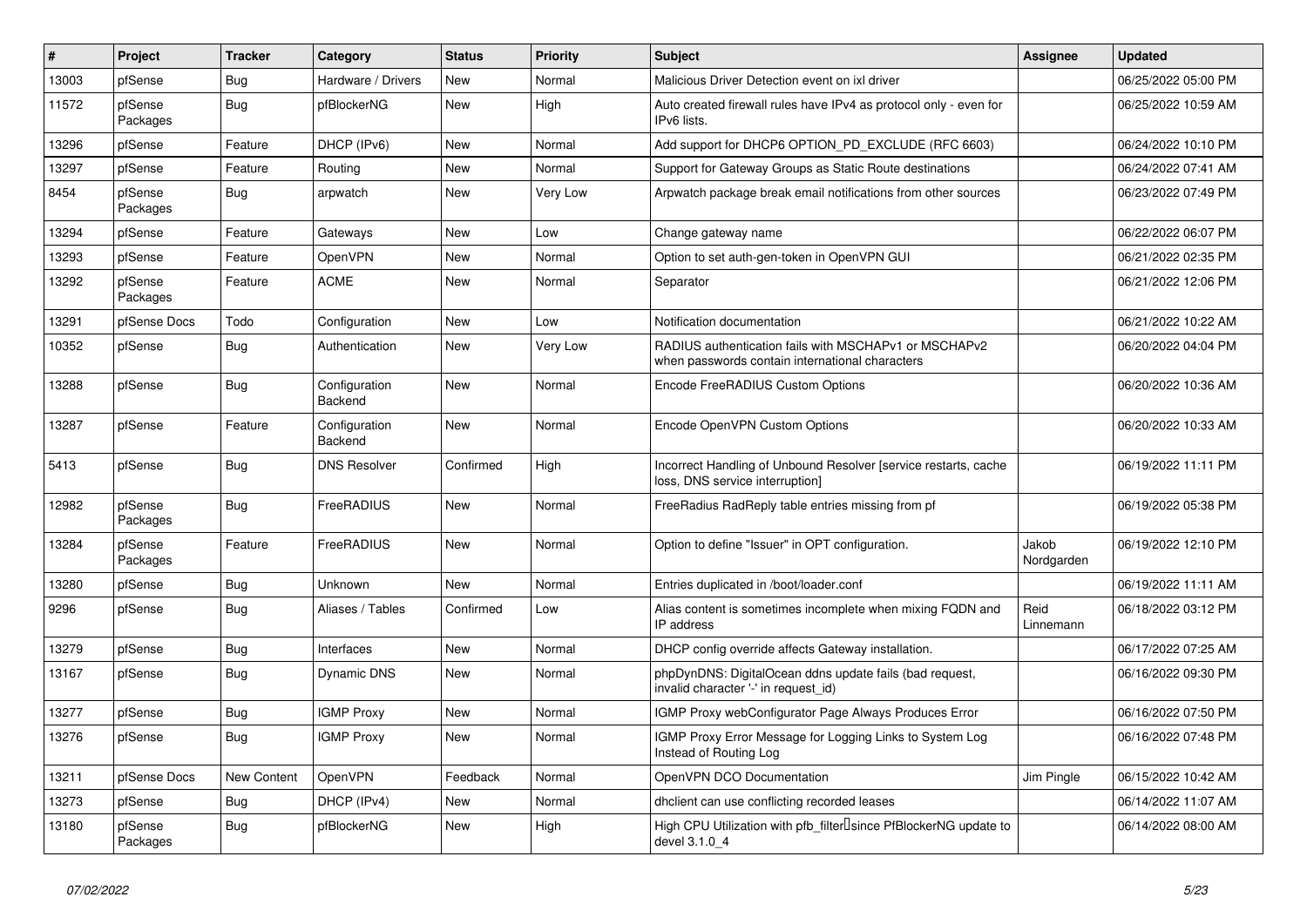| #     | Project             | <b>Tracker</b> | Category                        | <b>Status</b>    | <b>Priority</b> | Subject                                                                                        | <b>Assignee</b> | <b>Updated</b>      |
|-------|---------------------|----------------|---------------------------------|------------------|-----------------|------------------------------------------------------------------------------------------------|-----------------|---------------------|
| 13268 | pfSense             | Todo           | Console Menu                    | Ready To<br>Test | Normal          | columns don't align nicely in console with medium-long interface<br>names                      |                 | 06/12/2022 10:32 PM |
| 13267 | pfSense             | Bug            | OpenVPN                         | New              | Normal          | dpinger continues to run on OpenVPN gateway after OpenVPN<br>service is stopped.               |                 | 06/12/2022 02:49 PM |
| 13074 | pfSense Plus        | <b>Bug</b>     | Cryptographic<br>Modules        | New              | Normal          | AES-GCM with SafeXcel on Netgate 2100 causes MBUF<br>overload                                  |                 | 06/12/2022 11:14 AM |
| 13252 | pfSense             | Bug            | Upgrade                         | New              | Normal          | reduce frequency of php-fpm socket connection attempts from<br>check reload status             |                 | 06/12/2022 11:11 AM |
| 13206 | pfSense Plus        | Bug            | Hardware / Drivers              | <b>New</b>       | Normal          | SG-3100 LED GPIO hangs                                                                         |                 | 06/11/2022 07:01 PM |
| 13256 | pfSense             | Feature        | DHCP (IPv4)                     | New              | Normal          | Better handling of duplicate IPs in static DHCP assignments                                    |                 | 06/11/2022 04:51 PM |
| 13264 | pfSense             | Feature        | <b>IPsec</b>                    | New              | Normal          | IPSec Phase2 select multiple PFS key groups                                                    |                 | 06/10/2022 04:29 PM |
| 13263 | pfSense             | Bug            | DHCP (IPv4)                     | New              | Low             | Deleting a static DHCP entry when the related IP is not in the arp<br>table spams the log      |                 | 06/10/2022 11:18 AM |
| 10446 | pfSense             | Feature        | Rules / NAT                     | New              | Very Low        | VIP address is not shown in firewall rules                                                     |                 | 06/09/2022 02:07 PM |
| 13260 | pfSense             | Feature        | Authentication                  | New              | Normal          | Add support for OpenVPN static-challenge                                                       |                 | 06/09/2022 02:04 PM |
| 13255 | pfSense<br>Packages | Todo           | OpenVPN Client<br>Export        | <b>New</b>       | Normal          | Set PKCS#12 algorithm when exporting OpenVPN ZIP or<br>Windows bundles                         | Jim Pingle      | 06/08/2022 10:37 AM |
| 13088 | pfSense             | <b>Bug</b>     | <b>OpenVPN</b>                  | <b>New</b>       | Normal          | OpenVPN Client Overrides: properly hide/show form fields                                       | Jim Pingle      | 06/08/2022 09:15 AM |
| 10436 | pfSense<br>Packages | <b>Bug</b>     | softflowd                       | New              | Normal          | softflowd no longer sends flow data after upgrade (v0.9.9 1 -><br>v1.0.0)                      |                 | 06/07/2022 12:25 AM |
| 12963 | pfSense<br>Packages | Feature        | Nmap                            | Feedback         | Normal          | Run nmap scans in the background                                                               | Jim Pingle      | 06/06/2022 06:55 PM |
| 12878 | pfSense             | Bug            | <b>Traffic Shaper</b><br>(ALTQ) | Incomplete       | Normal          | Traffic shaping by interface, route queue bandwidth inbound, out<br>by a large factor.         |                 | 06/06/2022 07:03 AM |
| 13249 | pfSense             | Bug            | Console Menu                    | New              | Normal          | Running playback comands multiple times results in PHP error                                   |                 | 06/06/2022 07:02 AM |
| 13248 | pfSense             | Regression     | DHCP (IPv6)                     | New              | Normal          | IPv6 Router Advertisements runs when config.xml does not<br>contain an entry for the interface |                 | 06/05/2022 07:44 PM |
| 13247 | pfSense<br>Packages | Bug            | open-vm-tools                   | <b>New</b>       | Low             | Open-VM-Tools service actions do not work                                                      |                 | 06/05/2022 07:09 PM |
| 13246 | pfSense<br>Packages | Feature        | iperf                           | <b>New</b>       | Normal          | iperf3 service controls do not work                                                            |                 | 06/05/2022 06:51 PM |
| 12974 | pfSense Plus        | Bug            | Installer                       | New              | Normal          | Typing anything into 1100/2100 recovery installer causes<br>process to stop                    |                 | 06/05/2022 04:10 PM |
| 12821 | pfSense             | Regression     | Hardware / Drivers              | Confirmed        | Normal          | Intel e1000 driver (em & igb) cannot pass VLAN0 tagged packets                                 |                 | 06/05/2022 08:23 AM |
| 13244 | pfSense             | Feature        | Web Interface                   | New              | Normal          | Add help text under Timezone settings in the GUI                                               |                 | 06/03/2022 01:00 PM |
| 13242 | pfSense             | Feature        | Gateway Monitoring              | New              | Normal          | Enhancements to static route creation/deletion for dpinger<br>monitor IPs                      |                 | 06/03/2022 11:20 AM |
| 12095 | pfSense             | <b>Bug</b>     | Authentication                  | New              | Normal          | Memory leak in pcscd                                                                           |                 | 06/01/2022 01:01 PM |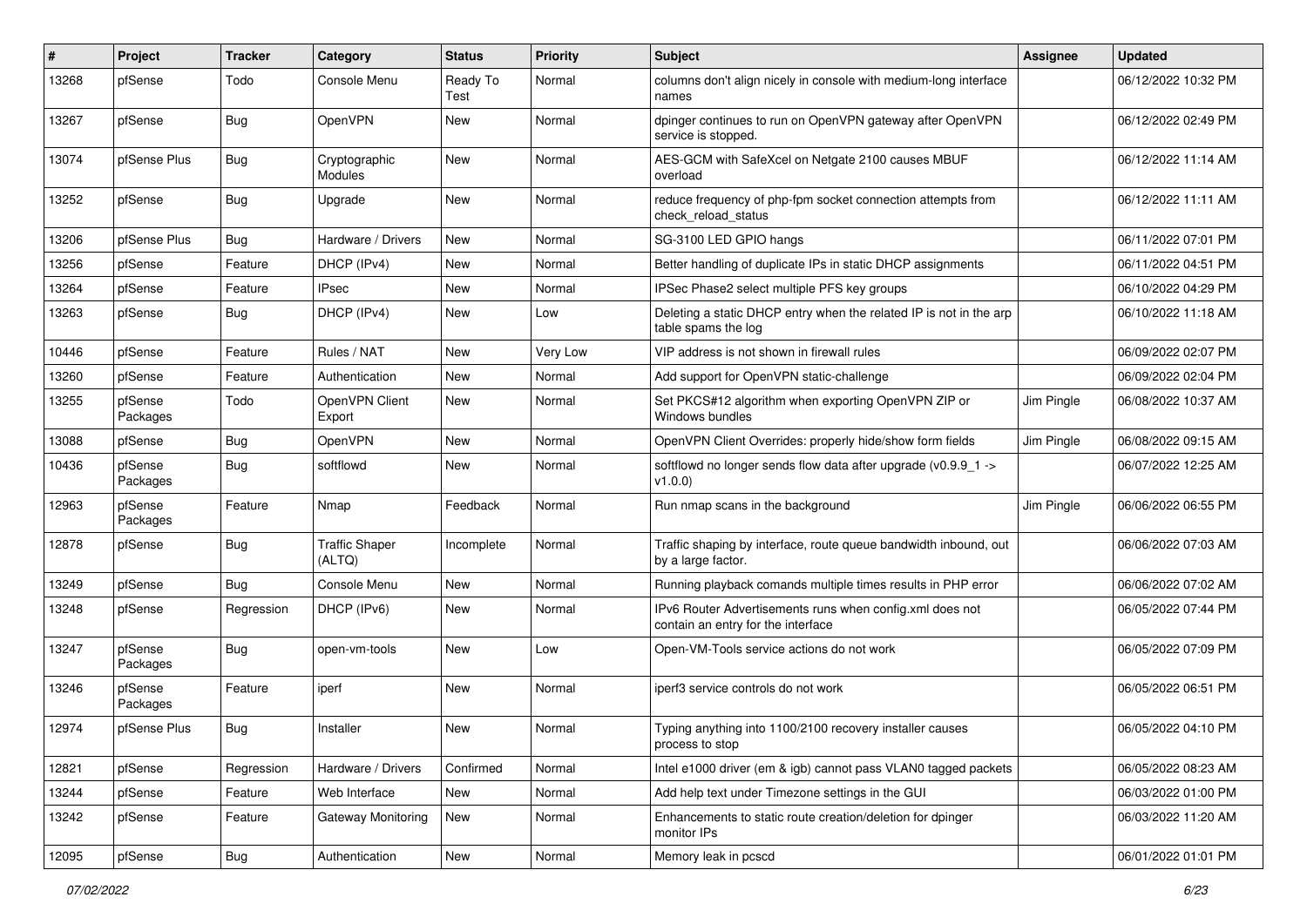| $\vert$ # | Project             | <b>Tracker</b> | Category               | <b>Status</b>                 | <b>Priority</b> | <b>Subject</b>                                                                                     | Assignee              | <b>Updated</b>      |
|-----------|---------------------|----------------|------------------------|-------------------------------|-----------------|----------------------------------------------------------------------------------------------------|-----------------------|---------------------|
| 13237     | pfSense             | <b>Bug</b>     | DHCP (IPv6)            | <b>New</b>                    | Normal          | dhcp6c script cannot be executed safely                                                            |                       | 06/01/2022 11:20 AM |
| 13236     | pfSense Docs        | Todo           | Products               | <b>New</b>                    | Normal          | Document link speed limitations with igc and ix on 6100/4100                                       |                       | 05/31/2022 05:53 PM |
| 13215     | pfSense             | Bug            | Captive Portal         | Assigned                      | Normal          | Allowed MAC/IP/Hostname traffic counts for authorized users                                        | Reid<br>Linnemann     | 05/31/2022 05:31 PM |
| 13233     | pfSense Plus        | Bug            | OpenVPN                | Feedback                      | Normal          | OpenVPN DCO connection fails with Auth Digest Algorithm set to<br><b>SHA512</b>                    |                       | 05/31/2022 03:39 PM |
| 12756     | pfSense Docs        | Todo           | WireGuard              | <b>New</b>                    | Normal          | Feedback on pfSense Configuration Recipes - WireGuard<br>Remote Access VPN Configuration Example   | Christian<br>McDonald | 05/31/2022 11:42 AM |
| 13205     | pfSense Docs        | New Content    | Backup / Restore       | Feedback                      | Normal          | <b>ZFS Boot Environment documentation</b>                                                          | Christian<br>McDonald | 05/31/2022 10:55 AM |
| 10818     | pfSense<br>Packages | Feature        | New Package<br>Request | New                           | Normal          | <b>UDP Broadcast Relay</b>                                                                         |                       | 05/31/2022 02:13 AM |
| 10242     | pfSense<br>Packages | Feature        | New Package<br>Request | <b>New</b>                    | Normal          | E2guardian Web filtering package                                                                   | <b>Viktor Gurov</b>   | 05/30/2022 10:40 AM |
| 13226     | pfSense             | <b>Bug</b>     | Captive Portal         | Confirmed                     | Normal          | Captive Portal doesn't disconnect established OpenVPN link                                         | Reid<br>Linnemann     | 05/30/2022 10:38 AM |
| 12534     | pfSense Plus        | Feature        | Hardware / Drivers     | <b>New</b>                    | Normal          | Generate a ISO Image for Remote Restore of pfSense Plus on<br>the XG-1537 and 1541 units with IPMI |                       | 05/30/2022 10:28 AM |
| 12877     | pfSense             | Bug            | <b>Dynamic DNS</b>     | Feedback                      | Normal          | Cloudflare DynDNS fails to update more than two addresses                                          |                       | 05/29/2022 06:56 PM |
| 8173      | pfSense             | Feature        | Interfaces             | <b>New</b>                    | Normal          | dhcp6c - RAW Options                                                                               |                       | 05/29/2022 05:34 PM |
| 12875     | pfSense             | Bug            | Package System         | <b>New</b>                    | Normal          | Import zabbix-agent6 and zabbix-proxy6 from FreeBSD Ports                                          |                       | 05/28/2022 06:50 PM |
| 12658     | pfSense<br>Packages | Feature        | darkstat               | New                           | Normal          | Adding prometheus metrics to darkstat                                                              |                       | 05/27/2022 09:44 PM |
| 13229     | pfSense Docs        | Todo           | Captive Portal         | Feedback                      | Normal          | Update documentation for IPFW to PF transition for Limiters and<br><b>Captive Portal</b>           | Jim Pingle            | 05/27/2022 03:04 PM |
| 13223     | pfSense Docs        | New Content    | Routing / Gateways     | Feedback                      | Normal          | Document new gateway state killing behavior                                                        | Jim Pingle            | 05/27/2022 01:59 PM |
| 13227     | pfSense             | Feature        | <b>IPsec</b>           | New                           | High            | Enable IPSec Virtual IP Pool assignment by Radius for Mobile<br>Users - SIMPLE FIX                 |                       | 05/27/2022 10:15 AM |
| 13224     | pfSense             | Bug            | <b>Notifications</b>   | New                           | Normal          | Email notification flood when UPS (NUT) and WAN send<br>notifications                              |                       | 05/27/2022 01:58 AM |
| 13222     | pfSense             | <b>Bug</b>     | UPnP/NAT-PMP           | <b>New</b>                    | Normal          | CARP IP does not listen for NAT-PMP packets                                                        |                       | 05/26/2022 02:28 PM |
| 13220     | pfSense             | Feature        | Captive Portal         | <b>New</b>                    | Very Low        | Voucher per-roll bandwidth restrictions and traffic quotas                                         |                       | 05/26/2022 08:16 AM |
| 13219     | pfSense             | Feature        | Captive Portal         | <b>New</b>                    | Very Low        | Enable/Disable single voucher roll                                                                 |                       | 05/26/2022 08:14 AM |
| 13217     | pfSense             | Bug            | DHCP (IPv4)            | <b>New</b>                    | Normal          | dhclient using default pid file location which does not exist                                      | <b>Viktor Gurov</b>   | 05/26/2022 08:09 AM |
| 13214     | pfSense<br>Packages | Bug            | node_exporter          | <b>Pull Request</b><br>Review | Normal-package  | AttributeError: 'NoneType' object has no attribute 'text'                                          | lan Grindley          | 05/25/2022 08:20 AM |
| 9536      | pfSense             | Feature        | DHCP (IPv6)            | New                           | Normal          | Support dynamic prefix in DHCPv6 Server                                                            |                       | 05/25/2022 04:27 AM |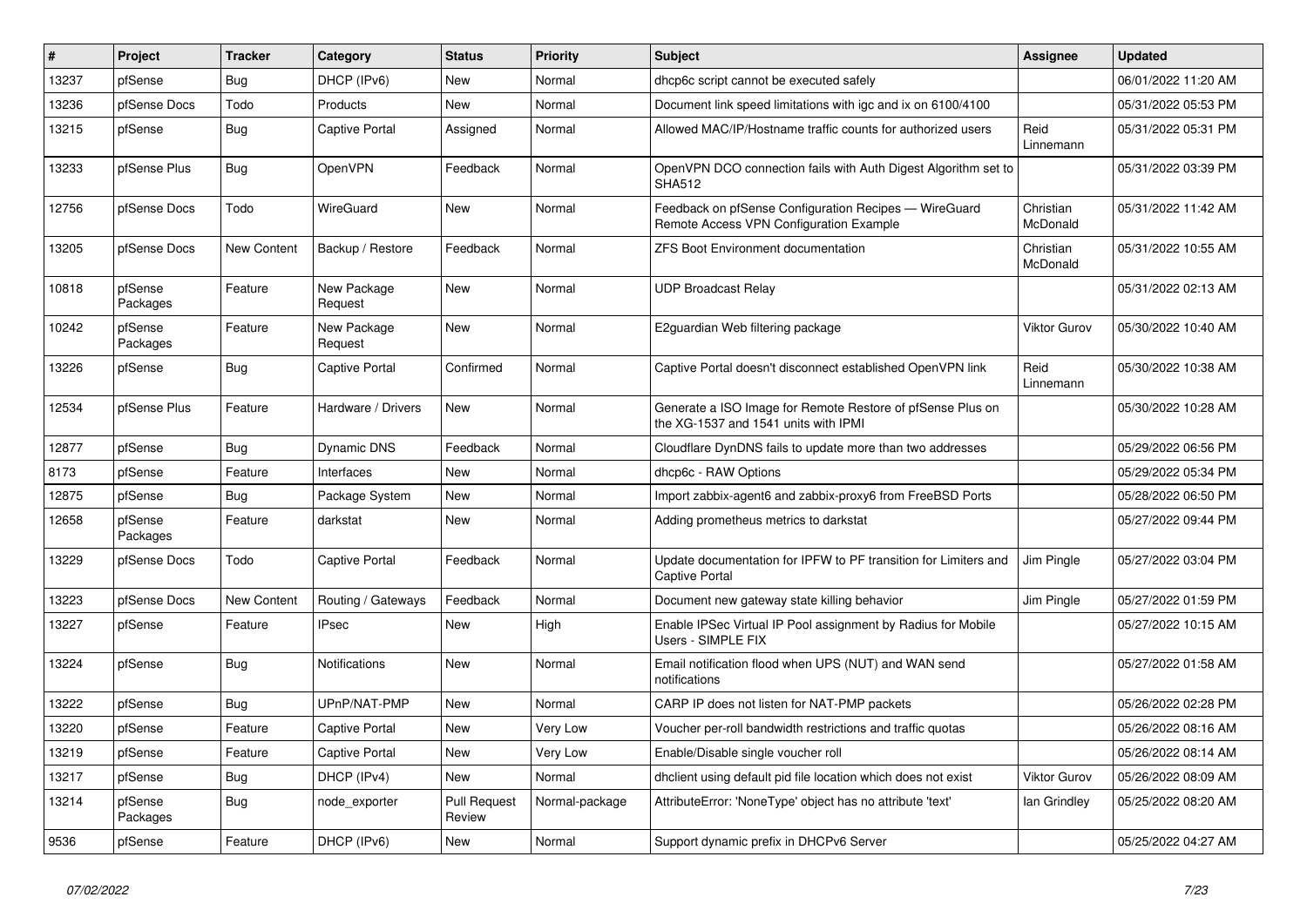| $\pmb{\#}$ | Project             | <b>Tracker</b> | Category      | <b>Status</b>                 | <b>Priority</b> | <b>Subject</b>                                                                                               | <b>Assignee</b>       | <b>Updated</b>      |
|------------|---------------------|----------------|---------------|-------------------------------|-----------------|--------------------------------------------------------------------------------------------------------------|-----------------------|---------------------|
| 13209      | pfSense<br>Packages | Bug            | pfBlockerNG   | New                           | Low             | Parsing Filter log by pfBlockerNG creates IP Block log with<br>Source/Destination mixed up or wrong Direcion | <b>Viktor Gurov</b>   | 05/25/2022 03:50 AM |
| 12796      | pfSense             | Bug            | Upgrade       | Confirmed                     | Normal          | 2.5.2 -> 2.6.0 upgrade segfaults if certain packages are installed.                                          |                       | 05/24/2022 07:43 AM |
| 13207      | pfSense<br>Packages | Feature        | pfBlockerNG   | <b>New</b>                    | Normal          | The feed column on the Alerts page is confusing                                                              |                       | 05/24/2022 04:56 AM |
| 13202      | pfSense<br>Packages | Bug            | pfBlockerNG   | <b>New</b>                    | Normal          | Missing Protocols on IP Feed Groups Advanced<br>Inbound/Outbound Firewall Rule settings                      |                       | 05/23/2022 08:58 AM |
| 13201      | pfSense<br>Packages | Feature        | pfBlockerNG   | <b>New</b>                    | Normal          | Add FireHol Security IP Feeds                                                                                |                       | 05/23/2022 06:34 AM |
| 13200      | pfSense<br>Packages | Feature        | pfBlockerNG   | <b>New</b>                    | Normal          | Custom DNS Servers for Alert settings                                                                        |                       | 05/23/2022 06:16 AM |
| 13196      | pfSense<br>Packages | Feature        | pfBlockerNG   | <b>New</b>                    | Normal          | remove NoVirusThanks feed                                                                                    |                       | 05/23/2022 06:05 AM |
| 13198      | pfSense<br>Packages | Feature        | pfBlockerNG   | <b>New</b>                    | Normal          | Dark Theme Styling issues - Alerts White bar                                                                 |                       | 05/23/2022 06:05 AM |
| 13199      | pfSense<br>Packages | Feature        | pfBlockerNG   | <b>New</b>                    | Normal          | Feed groups should not have the first listing in the group bar                                               |                       | 05/23/2022 06:03 AM |
| 13197      | pfSense<br>Packages | Feature        | pfBlockerNG   | <b>New</b>                    | Normal          | Put a Single donation link and a proper patreon lin in the<br>pfBlocker Support Banner / Widget              |                       | 05/23/2022 05:35 AM |
| 13195      | pfSense<br>Packages | Feature        | pfBlockerNG   | <b>New</b>                    | Normal          | Dedicated website for Feed mangement - Community Driven                                                      |                       | 05/23/2022 05:22 AM |
| 13194      | pfSense<br>Packages | Bug            | pfBlockerNG   | <b>New</b>                    | Normal          | Remove dead Malc0de feed                                                                                     |                       | 05/23/2022 05:16 AM |
| 4451       | pfSense             | <b>Bug</b>     | DHCP (IPv4)   | <b>New</b>                    | Low             | Status DHCP Leases shows double entries for static entries<br>without IP address                             | <b>Phillip Davis</b>  | 05/21/2022 04:55 PM |
| 13179      | pfSense<br>Packages | Feature        | pfBlockerNG   | <b>New</b>                    | High            | Search based on CIDR                                                                                         |                       | 05/17/2022 09:45 AM |
| 9123       | pfSense             | Bug            | Interfaces    | Feedback                      | Very High       | Adding/configuring vlan on ixl-devices causes aq_add_macvlan<br>err -53, aq_error 14                         | Luiz Souza            | 05/16/2022 07:57 AM |
| 13168      | pfSense             | Feature        | Dashboard     | New                           | Low             | Multiple Dashboard views for a single user                                                                   |                       | 05/16/2022 07:53 AM |
| 9295       | pfSense             | <b>Bug</b>     | PPPoE Server  | New                           | Very High       | IPv6 PD does not work with PPPOE (Server & Client)                                                           |                       | 05/15/2022 10:53 AM |
| 13115      | pfSense<br>Packages | Bug            | WireGuard     | Feedback                      | Normal          | WireGuard panic due to KBI changes in "'udp_tun_func_t()'"                                                   | Christian<br>McDonald | 05/15/2022 10:47 AM |
| 13165      | pfSense             | Feature        | Dashboard     | <b>Pull Request</b><br>Review | Normal          | Feat: live update for Services dashboard widget                                                              |                       | 05/15/2022 01:48 AM |
| 13158      | pfSense             | <b>Bug</b>     | Web Interface | New                           | Normal          | Input validation error when applying limiter changes                                                         |                       | 05/14/2022 05:32 PM |
| 13159      | pfSense             | Todo           | Web Interface | New                           | Very Low        | Decrease distance between img-buttons in webGUI to eliminate<br>mistake entry                                |                       | 05/14/2022 06:52 AM |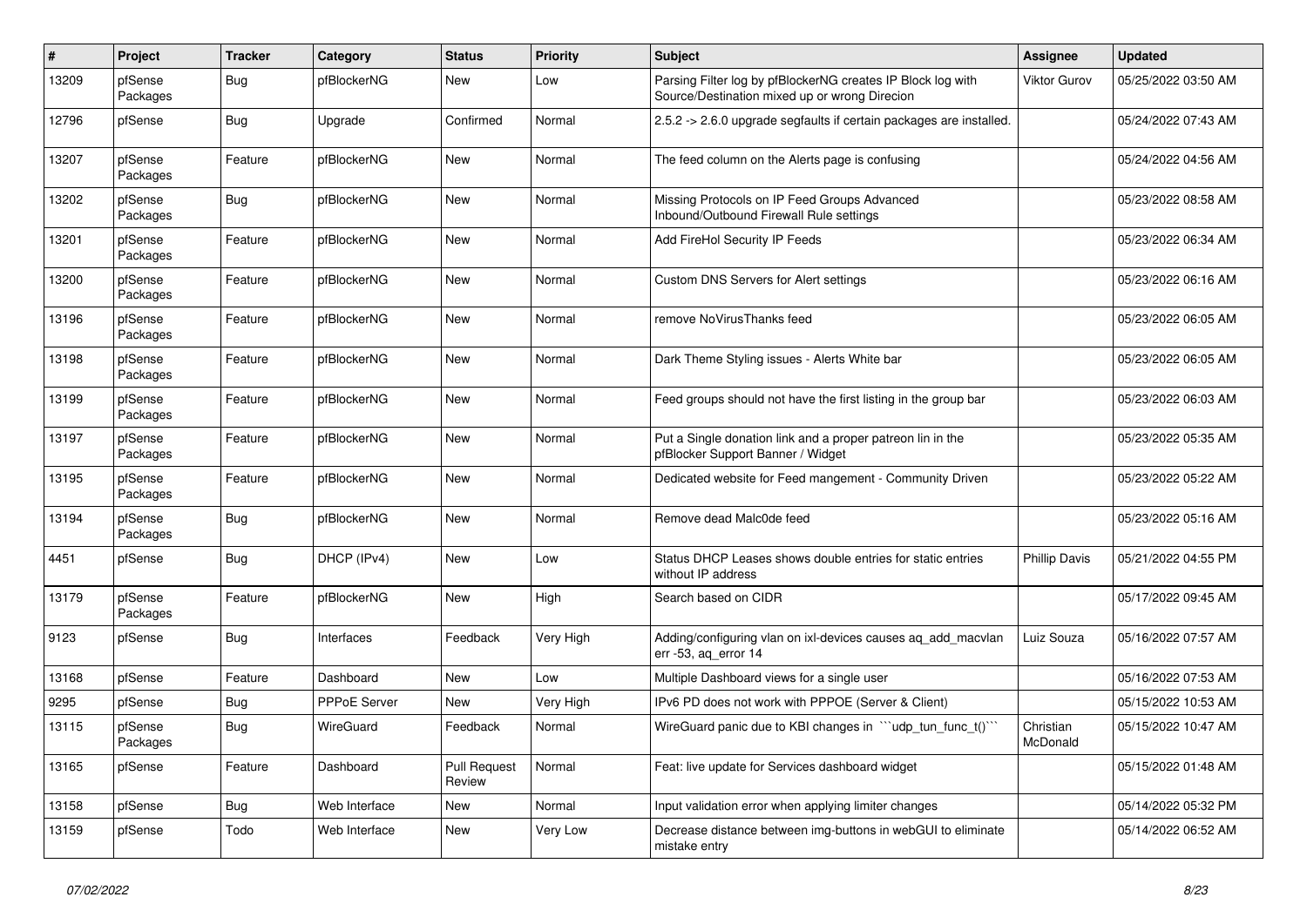| $\sharp$ | Project             | <b>Tracker</b> | Category                            | <b>Status</b>                 | <b>Priority</b> | <b>Subject</b>                                                                                                                      | Assignee            | <b>Updated</b>      |
|----------|---------------------|----------------|-------------------------------------|-------------------------------|-----------------|-------------------------------------------------------------------------------------------------------------------------------------|---------------------|---------------------|
| 13161    | pfSense             | Feature        | Web Interface                       | <b>New</b>                    | Very Low        | FLASH PORT'S LED button, to help quickly find port that need to<br>be connected to patch&cable                                      |                     | 05/14/2022 06:35 AM |
| 13160    | pfSense<br>Packages | Feature        | Status Monitoring                   | <b>Pull Request</b><br>Review | Normal          | Option to sort monitoring graph views                                                                                               |                     | 05/13/2022 12:06 PM |
| 9024     | pfSense             | Bug            | <b>Traffic Shaper</b><br>(Limiters) | Feedback                      | Normal          | Ping packet loss under load when using limiters                                                                                     |                     | 05/12/2022 11:55 AM |
| 12354    | pfSense<br>Packages | Todo           | haproxy                             | Feedback                      | High            | Update haproxy-devel to mitigate CVE-2021-40346                                                                                     | <b>Viktor Gurov</b> | 05/12/2022 08:50 AM |
| 13144    | pfSense             | <b>Bug</b>     | Rules / NAT                         | New                           | Very Low        | Firewall rule entries can get out of sync when entries are deleted<br>while other administrators are editing entries simultaneously |                     | 05/10/2022 07:26 AM |
| 13141    | pfSense<br>Packages | <b>Bug</b>     | squidguard                          | New                           | Normal          | wrong page squidguard block                                                                                                         |                     | 05/09/2022 05:33 PM |
| 13135    | pfSense<br>Packages | Feature        | pfBlockerNG                         | <b>New</b>                    | Normal          | Add dibdot DoH-IP-blocklists feeds                                                                                                  | <b>Viktor Gurov</b> | 05/08/2022 01:50 AM |
| 12597    | pfSense Docs        | New Content    | Hardware                            | <b>New</b>                    | Normal          | How to reset IPMI settings and password for Netgate appliances                                                                      |                     | 05/07/2022 12:33 PM |
| 13138    | pfSense<br>Packages | Feature        | pfBlockerNG                         | New                           | Normal          | DNS over HTTPS/TLS Blocking should be removed from<br>SafeSearch                                                                    |                     | 05/07/2022 02:52 AM |
| 13137    | pfSense<br>Packages | Feature        | pfBlockerNG                         | <b>New</b>                    | Normal          | ckuethe/doh-blocklist.txt add to DoH feeds                                                                                          |                     | 05/07/2022 02:39 AM |
| 13136    | pfSense<br>Packages | Feature        | pfBlockerNG                         | <b>New</b>                    | Normal          | Add crypt0rr DNS-over-HTTPS (DOH) provider list feeds                                                                               |                     | 05/07/2022 02:27 AM |
| 13063    | pfSense<br>Packages | Feature        | Cellular                            | <b>Pull Request</b><br>Review | Normal          | Cellular package shall support more modems and NMEA port                                                                            |                     | 05/06/2022 02:38 PM |
| 13053    | pfSense<br>Packages | Bug            | <b>ACME</b>                         | <b>New</b>                    | Normal          | LoopiaAPI error handling                                                                                                            |                     | 05/05/2022 10:58 AM |
| 13128    | pfSense<br>Packages | Bug            | Zabbix                              | New                           | Normal          | Zabbix Agent 6: HA Server Setup                                                                                                     |                     | 05/05/2022 01:55 AM |
| 13114    | pfSense<br>Packages | <b>Bug</b>     | <b>BIND</b>                         | Feedback                      | Normal          | BIND calls rndc in rc_stop when named is not running                                                                                | <b>Stuart Wyatt</b> | 05/04/2022 12:41 PM |
| 13110    | pfSense             | <b>Bug</b>     | CARP                                | <b>New</b>                    | Very Low        | changing CARP VIP address does not update outbound NAT<br>interface IP                                                              |                     | 05/03/2022 02:52 PM |
| 1819     | pfSense             | <b>Bug</b>     | <b>DNS Resolver</b>                 | <b>New</b>                    | Normal          | DNS Resolver Not Registering DHCP Server Specified Domain<br>Name                                                                   | Luiz Souza          | 04/28/2022 01:53 PM |
| 13108    | pfSense Docs        | Todo           | Installation /<br>Upgrades          | New                           | Normal          | ZFS filesystem implications                                                                                                         | Jim Pingle          | 04/27/2022 03:18 PM |
| 13098    | pfSense<br>Packages | <b>Bug</b>     | haproxy                             | Feedback                      | Low             | HAProxy Virtual IP broken link under Frontend setup                                                                                 |                     | 04/27/2022 08:35 AM |
| 11693    | pfSense<br>Packages | <b>Bug</b>     | <b>FRR</b>                          | Feedback                      | Normal          | IPv6 static routing fails                                                                                                           | <b>Viktor Gurov</b> | 04/26/2022 08:50 AM |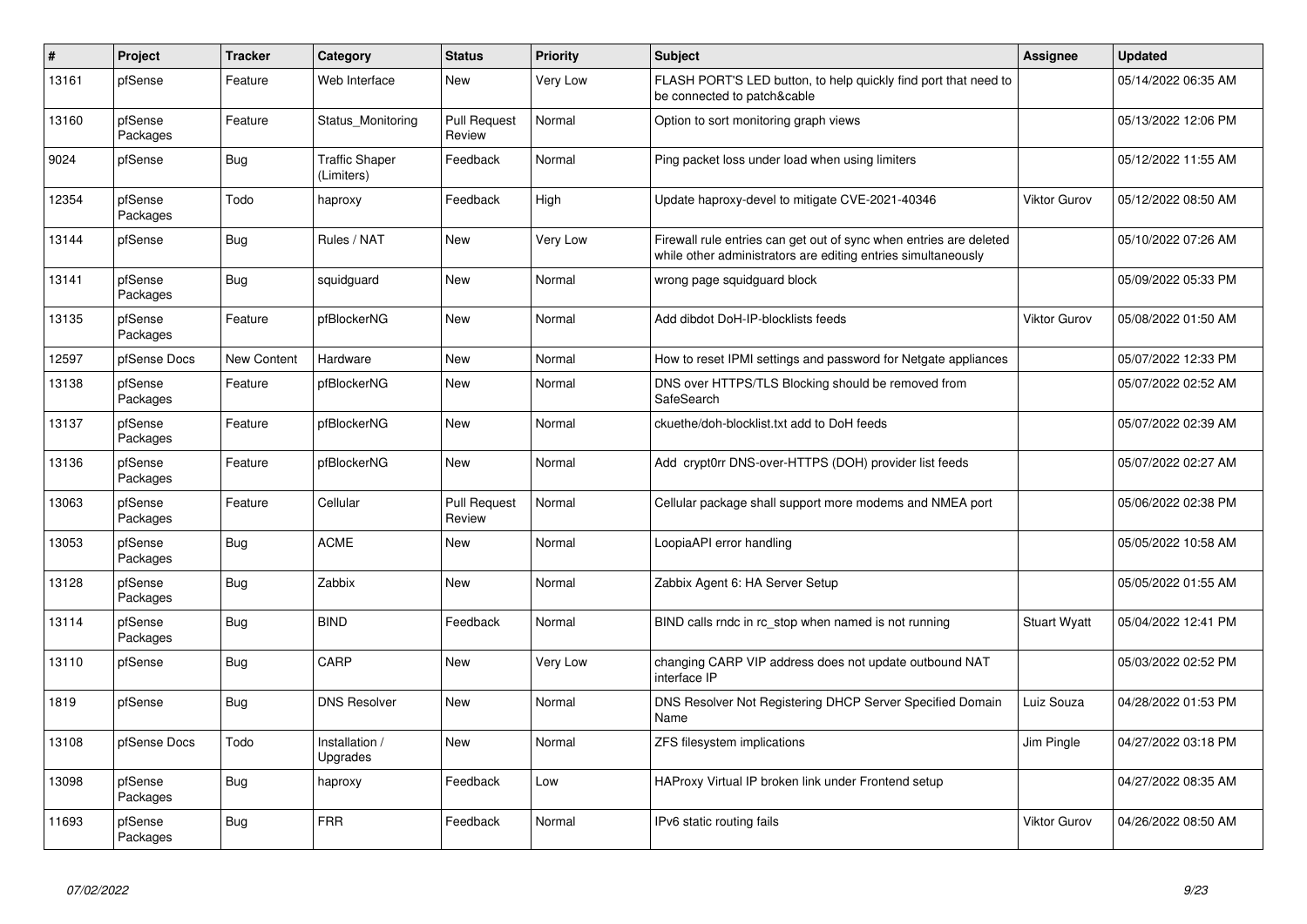| #     | Project             | <b>Tracker</b> | Category       | <b>Status</b>                 | <b>Priority</b> | Subject                                                                                                                                 | <b>Assignee</b>     | <b>Updated</b>      |
|-------|---------------------|----------------|----------------|-------------------------------|-----------------|-----------------------------------------------------------------------------------------------------------------------------------------|---------------------|---------------------|
| 4500  | pfSense             | Bug            | UPnP/NAT-PMP   | Confirmed                     | Normal          | Some miniupnp port mappings are not displayed in the Status<br>page                                                                     |                     | 04/25/2022 12:49 PM |
| 13095 | pfSense<br>Packages | Bug            | Snort          | Feedback                      | Normal          | Snort VRT change in Shared Object Rules path name results in<br>failure to extract and update Snort Shared Object Rules when<br>enabled | <b>Bill Meeks</b>   | 04/25/2022 12:22 PM |
| 13096 | pfSense<br>Packages | Feature        | Snort          | Feedback                      | Normal          | Improve robustness of Snort Rules Update Log size limitation<br>logic                                                                   | <b>Bill Meeks</b>   | 04/25/2022 12:22 PM |
| 13094 | pfSense             | Feature        | Packet Capture | <b>Pull Request</b><br>Review | Normal          | Allow packet capture filtering in tagged packets                                                                                        | Marcos<br>Mendoza   | 04/24/2022 06:06 PM |
| 13091 | pfSense             | Feature        | OpenVPN        | New                           | Normal          | RFE: Ability to specify the order of OpenVPN Authentication<br>servers                                                                  |                     | 04/22/2022 04:30 PM |
| 13090 | pfSense             | Bug            | <b>OpenVPN</b> | New                           | Normal          | OpenVPN: do not use legacy deprecated netbios settings                                                                                  | Jim Pingle          | 04/22/2022 11:19 AM |
| 13085 | pfSense             | Feature        | OpenVPN        | <b>Pull Request</b><br>Review | Normal          | OpenVPN: expose NBDD servers in GUI + fix GUI bugs                                                                                      | Jim Pingle          | 04/22/2022 11:09 AM |
| 13089 | pfSense             | Bug            | OpenVPN        | New                           | Normal          | OpenVPN: fix some netbios options were preserved even if teh<br>Netbios option was unchecked                                            | Jim Pingle          | 04/22/2022 11:06 AM |
| 13087 | pfSense             | Bug            | OpenVPN        | New                           | Normal          | OpenVPN Server: hide WINS servers list when netbios option is<br>unchecked while WINS servers is checked                                |                     | 04/22/2022 10:29 AM |
| 9721  | pfSense<br>Packages | Feature        | Squid          | Feedback                      | Normal          | add squidclient -h 127.0.0.1 mgr:info output to Diagnostics /<br>Squid and status.php                                                   | <b>Viktor Gurov</b> | 04/22/2022 02:21 AM |
| 9982  | pfSense<br>Packages | Feature        | Squid          | Feedback                      | Normal          | basic_Idap_auth TLS connection                                                                                                          | <b>Viktor Gurov</b> | 04/22/2022 02:21 AM |
| 10450 | pfSense<br>Packages | Bug            | Squid          | Feedback                      | Normal          | Squid reverse proxy switching peers                                                                                                     | Viktor Gurov        | 04/22/2022 02:21 AM |
| 10572 | pfSense<br>Packages | Bug            | Squid          | Feedback                      | Normal          | STARTTLS option is ignored                                                                                                              | Viktor Gurov        | 04/22/2022 02:20 AM |
| 10779 | pfSense<br>Packages | Feature        | haproxy        | Feedback                      | Normal          | HAProxy SSL/TLS Compatibility Mode                                                                                                      | <b>Viktor Gurov</b> | 04/22/2022 02:20 AM |
| 10871 | pfSense<br>Packages | Feature        | FreeRADIUS     | Feedback                      | Normal          | Extra time period counters for SQL backend                                                                                              | <b>Viktor Gurov</b> | 04/22/2022 02:19 AM |
| 10908 | pfSense<br>Packages | Feature        | FreeRADIUS     | Feedback                      | Normal          | FreeRADIUS server certificate not using full CA chain                                                                                   | <b>Viktor Gurov</b> | 04/22/2022 02:19 AM |
| 12330 | pfSense<br>Packages | Bug            | pfBlockerNG    | Feedback                      | Normal          | pfBlockerNG devel creating invalid NAT rules on boot                                                                                    |                     | 04/21/2022 12:40 PM |
| 12114 | pfSense<br>Packages | Bug            | syslog-ng      | Feedback                      | Normal          | syslog-ng only binds to the last specified interface                                                                                    |                     | 04/21/2022 12:40 PM |
| 12073 | pfSense<br>Packages | <b>Bug</b>     | NET-SNMP       | Feedback                      | Normal          | netsnmptrapd.conf syntax is wrong                                                                                                       |                     | 04/21/2022 12:40 PM |
| 11434 | pfSense<br>Packages | <b>Bug</b>     | squidguard     | Feedback                      | Normal          | SquidGuard over 1.16.18 11                                                                                                              |                     | 04/21/2022 12:40 PM |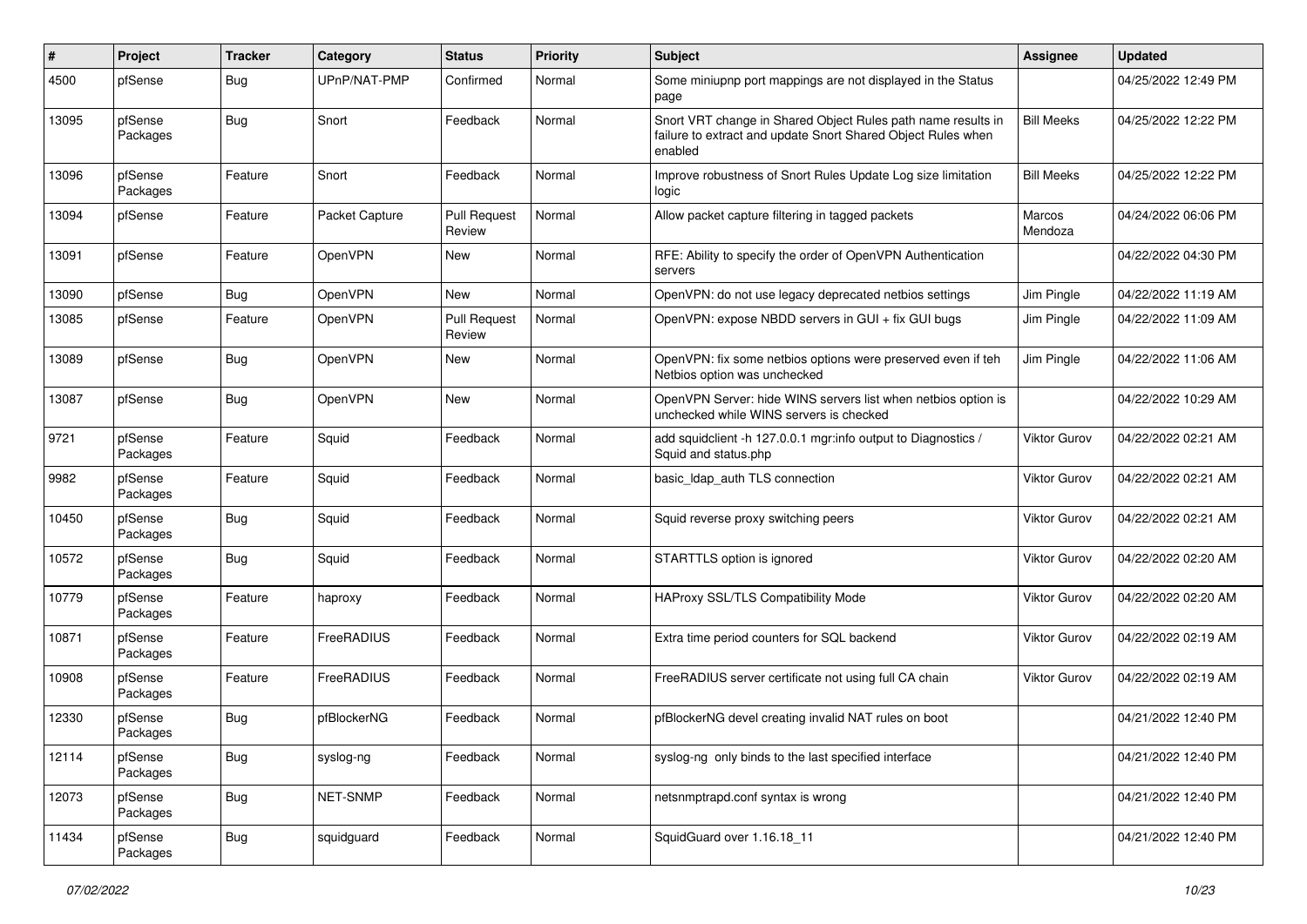| $\#$  | Project             | <b>Tracker</b> | Category                     | <b>Status</b> | <b>Priority</b> | <b>Subject</b>                                                                                  | <b>Assignee</b> | <b>Updated</b>      |
|-------|---------------------|----------------|------------------------------|---------------|-----------------|-------------------------------------------------------------------------------------------------|-----------------|---------------------|
| 11185 | pfSense<br>Packages | Bug            | ntop                         | Feedback      | Normal          | Redis service stopping before NtopNg                                                            |                 | 04/21/2022 12:40 PM |
| 10936 | pfSense<br>Packages | Bug            | haproxy                      | Feedback      | Normal          | both haproxy/haproxy-devel non-existent option Ib-agent-chk                                     |                 | 04/21/2022 12:40 PM |
| 10796 | pfSense<br>Packages | Feature        | Cellular                     | Feedback      | Normal          | Huawei ME909u-521 support                                                                       |                 | 04/21/2022 12:40 PM |
| 10692 | pfSense<br>Packages | Bug            | PIMD                         | Feedback      | Normal          | PIMD starts twice at boot                                                                       |                 | 04/21/2022 12:40 PM |
| 10445 | pfSense<br>Packages | <b>Bug</b>     | <b>BIND</b>                  | Feedback      | Normal          | BIND crashed when added RPZ. rpz is not a master or slave<br>zone.                              |                 | 04/21/2022 12:40 PM |
| 10393 | pfSense<br>Packages | Bug            | syslog-ng                    | Feedback      | Normal          | Syslog-ng TLS support is broken                                                                 |                 | 04/21/2022 12:40 PM |
| 10330 | pfSense<br>Packages | Bug            | <b>BIND</b>                  | Feedback      | Normal          | BIND zone configuration displays wrong DS resource record with<br>inline DNSSEC signing enabled |                 | 04/21/2022 12:40 PM |
| 9916  | pfSense<br>Packages | Feature        | <b>BIND</b>                  | Feedback      | Normal          | Check allow-transfer in custom option when the zone is slave                                    |                 | 04/21/2022 12:40 PM |
| 9762  | pfSense<br>Packages | Feature        | Squid                        | Feedback      | Normal          | Squid Reverse Proxy Change redir domain(s) to use regex                                         |                 | 04/21/2022 12:40 PM |
| 7797  | pfSense<br>Packages | Bug            | Squid                        | Feedback      | Normal          | Squid Reverse Proxy alternating between destinations                                            |                 | 04/21/2022 12:40 PM |
| 7039  | pfSense<br>Packages | <b>Bug</b>     | haproxy                      | Feedback      | Normal          | HAProxy backend configuration does not handle intermediate<br>CAs properly                      |                 | 04/21/2022 12:40 PM |
| 11970 | pfSense<br>Packages | Bug            | Coreboot                     | <b>New</b>    | Normal          | Netgate Firmware Upgrade Doesn't Work on XG-2758                                                |                 | 04/21/2022 12:39 PM |
| 11398 | pfSense<br>Packages | Bug            | pfBlockerNG                  | New           | Normal          | pfBlocker upgrade hangs forever                                                                 |                 | 04/21/2022 12:39 PM |
| 10909 | pfSense<br>Packages | Feature        | PIMD                         | <b>New</b>    | Normal          | #define MAXVIFS 32 to 64                                                                        |                 | 04/21/2022 12:39 PM |
| 10690 | pfSense             | <b>Bug</b>     | Installer                    | <b>New</b>    | Low             | Not possible to make UFS install on ZFS formatted drive                                         |                 | 04/21/2022 12:39 PM |
| 10544 | pfSense             | <b>Bug</b>     | User Manager /<br>Privileges | <b>New</b>    | Normal          | It's not possible to add a user to group operator using the gui                                 |                 | 04/21/2022 12:39 PM |
| 10530 | pfSense             | <b>Bug</b>     | Upgrade                      | <b>New</b>    | Normal          | Convert config version to be based on product version                                           |                 | 04/21/2022 12:39 PM |
| 10513 | pfSense             | Bug            | Rules / NAT                  | <b>New</b>    | Normal          | State issues with policy routing and HA failover                                                |                 | 04/21/2022 12:39 PM |
| 10502 | pfSense<br>Packages | Bug            | lldpd                        | In Progress   | Normal          | LLDP spamming errors on Netgate XG-7100                                                         |                 | 04/21/2022 12:39 PM |
| 10297 | pfSense<br>Packages | Feature        | FreeRADIUS                   | Assigned      | Normal          | IPv6 user attributes                                                                            |                 | 04/21/2022 12:39 PM |
| 9544  | pfSense             | Feature        | Routing                      | New           | Normal          | Enable RADIX MPATH                                                                              |                 | 04/21/2022 12:39 PM |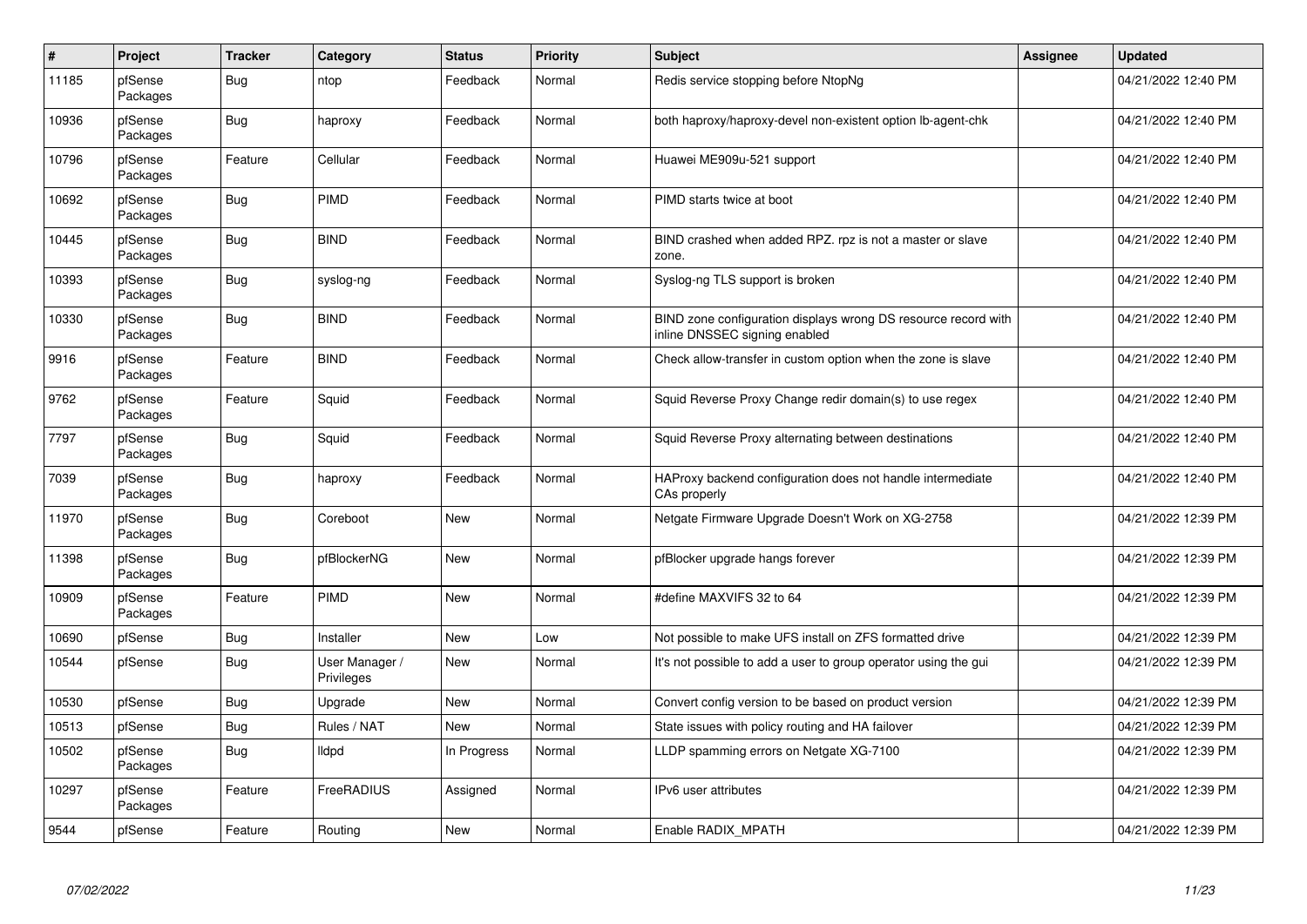| $\#$  | Project             | <b>Tracker</b> | Category                        | <b>Status</b>                 | <b>Priority</b> | <b>Subject</b>                                                                                              | <b>Assignee</b> | <b>Updated</b>      |
|-------|---------------------|----------------|---------------------------------|-------------------------------|-----------------|-------------------------------------------------------------------------------------------------------------|-----------------|---------------------|
| 9384  | pfSense             | Bug            | Interfaces                      | Confirmed                     | Normal          | devd putting "\$" before variable contents when using single<br>quotes                                      |                 | 04/21/2022 12:39 PM |
| 9165  | pfSense             | Feature        | Authentication                  | New                           | Normal          | only IPs can be added to sshguard whitelist                                                                 |                 | 04/21/2022 12:39 PM |
| 9136  | pfSense             | Bug            | DHCP (IPv6)                     | New                           | High            | IPv6 Tracking Interfaces Lose IPv6 Address in Certain Cases                                                 |                 | 04/21/2022 12:39 PM |
| 8313  | pfSense             | Bug            | <b>Notifications</b>            | New                           | Normal          | STARTTLS auto detection not working                                                                         |                 | 04/21/2022 12:39 PM |
| 8264  | pfSense<br>Packages | Bug            | FreeRADIUS                      | New                           | Normal          | Radiusd restart on WAN change results in freeradius not running<br>(and possible solution)                  |                 | 04/21/2022 12:39 PM |
| 7138  | pfSense             | Bug            | DHCP (IPv6)                     | Assigned                      | Normal          | Pfsense wide dhcpv6 client doesn't recognise ifid statement                                                 |                 | 04/21/2022 12:39 PM |
| 6823  | pfSense             | Bug            | Interfaces                      | New                           | Normal          | No connectivity after changing link state to UP                                                             |                 | 04/21/2022 12:39 PM |
| 6186  | pfSense             | Bug            | Services                        | New                           | Normal          | race conditions in service startup                                                                          |                 | 04/21/2022 12:39 PM |
| 5786  | pfSense             | Bug            | Web Interface                   | New                           | Normal          | Check WebConfigurator port for conflicts                                                                    |                 | 04/21/2022 12:39 PM |
| 5510  | pfSense             | Feature        | Package System                  | New                           | Normal          | Need a simple way to enable/disable package-installed services                                              |                 | 04/21/2022 12:39 PM |
| 5074  | pfSense             | Feature        | Upgrade                         | New                           | Normal          | Standard release notes URLs to facilitate GUI viewing before<br>upgrade                                     |                 | 04/21/2022 12:39 PM |
| 4154  | pfSense             | Bug            | User Manager /<br>Privileges    | Confirmed                     | Normal          | RADIUS authentication not working over IPv6                                                                 |                 | 04/21/2022 12:39 PM |
| 1337  | pfSense             | Feature        | Interfaces                      | Assigned                      | Normal          | VLANs with different MAC address than parent interface                                                      |                 | 04/21/2022 12:39 PM |
| 946   | pfSense             | Feature        | IPsec                           | New                           | Normal          | Allow aliases to be used to define IPsec phase 2 networks                                                   |                 | 04/21/2022 12:39 PM |
| 790   | pfSense             | Feature        | <b>Operating System</b>         | New                           | Normal          | Advanced options for dnsclient (resolv.conf)                                                                |                 | 04/21/2022 12:39 PM |
| 12183 | pfSense             | Regression     | Interfaces                      | New                           | Low             | Changing MAC address for PPP parent interface stopped<br>working                                            |                 | 04/20/2022 04:16 PM |
| 10426 | pfSense<br>Packages | Bug            | Filer                           | Feedback                      | Normal          | Filer must validate that File name is uniq                                                                  |                 | 04/20/2022 11:02 AM |
| 13072 | pfSense             | Feature        | <b>Traffic Shaper</b><br>(ALTQ) | <b>Pull Request</b><br>Review | Very Low        | Matching background/font colors of queue values with dark<br>theme.                                         |                 | 04/19/2022 07:32 AM |
| 13073 | pfSense<br>Packages | Bug            | Squid                           | New                           | Normal          | ClamAV - clamd dies with high CPU load and thus the C-ICAP of<br>squid-reverse proxy causes http:500 errors |                 | 04/19/2022 05:38 AM |
| 13068 | pfSense             | Bug            | Aliases / Tables                | <b>New</b>                    | Normal          | Error loading rules when URL Table IPs content is empty                                                     |                 | 04/17/2022 09:07 PM |
| 13067 | pfSense             | Bug            | FilterDNS                       | New                           | Normal          | filterdns resolve interval is twice the intended value                                                      |                 | 04/17/2022 07:45 PM |
| 2358  | pfSense             | Feature        | Rules / NAT                     | New                           | Normal          | NAT64 Support                                                                                               |                 | 04/16/2022 06:52 PM |
| 12338 | pfSense<br>Packages | <b>Bug</b>     | <b>RRD Summary</b>              | New                           | Normal          | RRD Summary does not report data on 3100                                                                    |                 | 04/15/2022 02:54 PM |
| 13058 | pfSense             | Todo           | Rules / NAT                     | New                           | Normal          | Add static routes and directly connected networks back to policy<br>route negation rules                    |                 | 04/13/2022 08:05 AM |
| 13054 | pfSense             | Feature        | Package System                  | New                           | Normal          | Package plugin hook for web server configuration stanzas                                                    | Jim Pingle      | 04/12/2022 03:04 PM |
| 13051 | pfSense             | <b>Bug</b>     | <b>Traffic Shaper</b><br>(ALTQ) | New                           | Normal          | Firewall traffic shaper by interface selection unknow                                                       |                 | 04/12/2022 07:03 AM |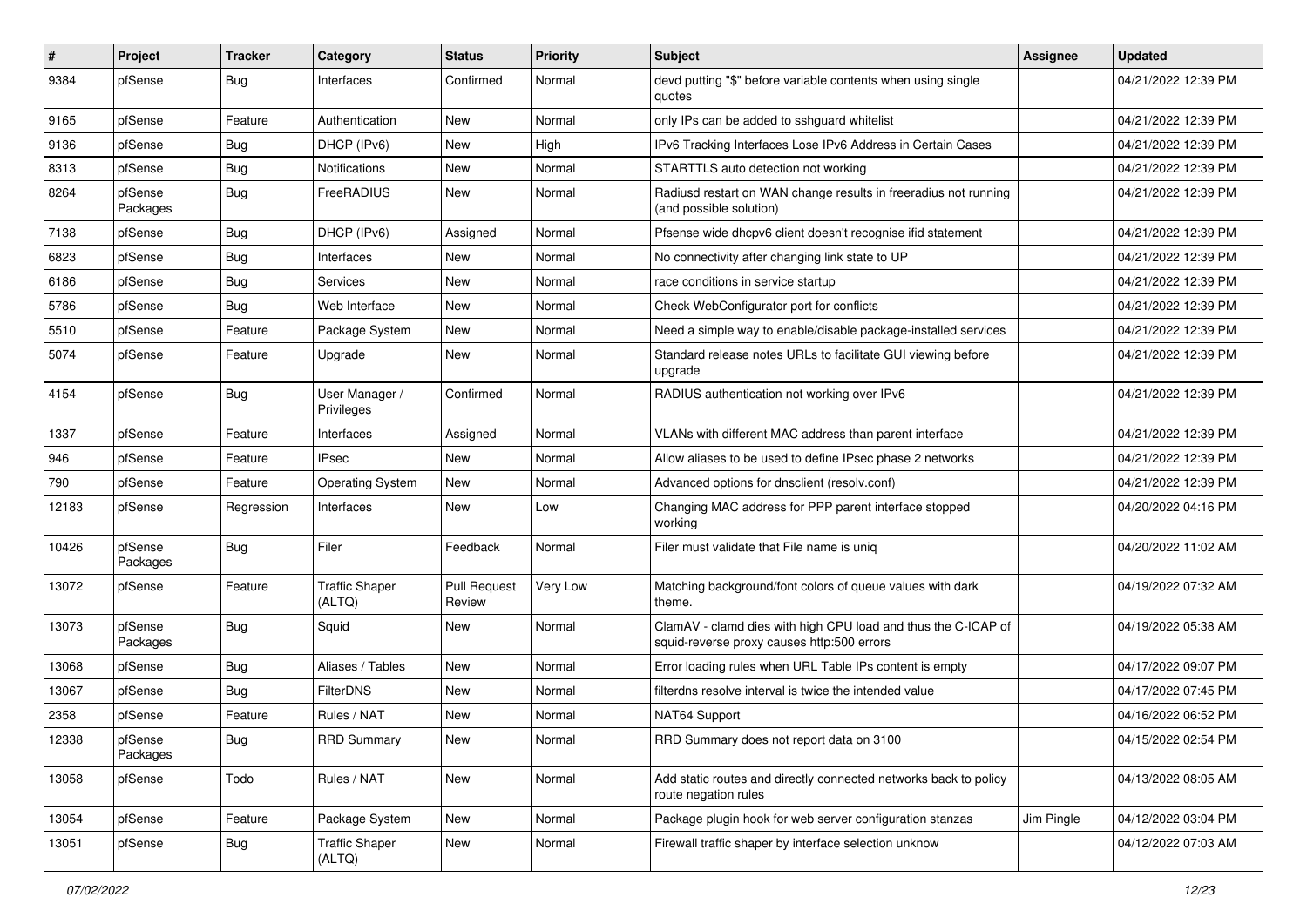| $\#$  | Project             | <b>Tracker</b> | Category                | <b>Status</b> | <b>Priority</b> | <b>Subject</b>                                                                                                                      | Assignee              | <b>Updated</b>      |
|-------|---------------------|----------------|-------------------------|---------------|-----------------|-------------------------------------------------------------------------------------------------------------------------------------|-----------------------|---------------------|
| 12522 | pfSense             | Feature        | OpenVPN                 | <b>New</b>    | Very Low        | More flexible Client-Specific Override options for controlling<br>options pushed to clients                                         |                       | 04/11/2022 03:11 PM |
| 12916 | pfSense<br>Packages | Bug            | pfBlockerNG             | New           | Normal          | pfBlockerNG-devel cron job does not trigger xmlrpc sync                                                                             | Viktor Gurov          | 04/11/2022 12:55 PM |
| 13046 | pfSense             | Bug            | Rules / NAT             | <b>New</b>    | Normal          | Floating rule applied to IPv6 interface with a SLAAC DHCPv6<br>gateway reports error on boot                                        |                       | 04/11/2022 09:50 AM |
| 13045 | pfSense<br>Packages | <b>Bug</b>     | WireGuard               | <b>New</b>    | Normal          | Firewall floating rules ignore WireGuard traffic                                                                                    |                       | 04/11/2022 09:40 AM |
| 13044 | pfSense<br>Packages | Feature        | Mail report             | New           | Normal          | Customized reporting                                                                                                                |                       | 04/11/2022 09:22 AM |
| 13043 | pfSense<br>Packages | Bug            | WireGuard               | <b>New</b>    | Normal          | OSPF over Wireguard interface doesn't populate neighbors after<br>reboot                                                            |                       | 04/11/2022 09:22 AM |
| 13039 | pfSense<br>Packages | Feature        | <b>AWS VPC</b>          | <b>New</b>    | Normal          | Handle transit gateway VPNs in the AWS VPN wizard                                                                                   |                       | 04/11/2022 07:31 AM |
| 12924 | pfSense<br>Packages | Bug            | WireGuard               | New           | Normal          | DNS Resolver WireGuard ACL Inconsistency                                                                                            | Christian<br>McDonald | 04/10/2022 10:36 AM |
| 12524 | pfSense Plus        | Feature        | <b>Operating System</b> | <b>New</b>    | Normal          | OpenSSL QAT Engine                                                                                                                  |                       | 04/10/2022 02:54 AM |
| 12950 | pfSense             | Bug            | Routing                 | <b>New</b>    | Normal          | OpenVPN as default gateway does not get set at boot time                                                                            |                       | 04/09/2022 05:46 PM |
| 13017 | pfSense             | Feature        | Packet Capture          | <b>New</b>    | Normal          | Packet capture: add preview results while capture is running                                                                        |                       | 04/09/2022 11:08 AM |
| 9833  | pfSense<br>Packages | Feature        | <b>ACME</b>             | <b>New</b>    | Normal          | ACME: add ability to use custom ACME server                                                                                         |                       | 04/07/2022 11:31 AM |
| 13022 | pfSense<br>Packages | Bug            | haproxy                 | Feedback      | Normal          | HAProxy - Sub Frontends ignore Client verification CA<br>certificates                                                               |                       | 04/06/2022 12:55 PM |
| 13034 | pfSense<br>Packages | Bug            | Zabbix                  | Feedback      | Normal          | Zabbix6 Agent and Proxy fail to set the PSK from the web GUI in<br>its conf files                                                   | Viktor Gurov          | 04/06/2022 11:59 AM |
| 12956 | pfSense<br>Packages | Bug            | Suricata                | Confirmed     | Normal          | suricata fails to use pcre in SID management (e.g. dropsid.conf)                                                                    |                       | 04/05/2022 12:52 PM |
| 11343 | pfSense<br>Packages | <b>Bug</b>     | <b>BIND</b>             | Feedback      | Low             | Invalid link to pfSense-pkg-bind changelog                                                                                          | <b>Viktor Gurov</b>   | 04/05/2022 08:12 AM |
| 10900 | pfSense<br>Packages | Bug            | Backup                  | Feedback      | Normal          | /packages/backup/backup.php?a=download&t=backup HTTP<br>504, or Sends PHP Error Message as ASCII/Text file Named<br>pfsense.bak.tgz |                       | 04/05/2022 01:51 AM |
| 13020 | pfSense Docs        | Todo           | <b>Firewall Rules</b>   | <b>New</b>    | Normal          | easyrule command documentation should document permissible<br>wildcards                                                             | Jim Pingle            | 04/04/2022 08:01 AM |
| 12774 | pfSense             | Bug            | Backup / Restore        | <b>New</b>    | Normal          | Picture widget image is not saved in backup                                                                                         |                       | 04/04/2022 04:48 AM |
| 13018 | pfSense<br>Packages | Bug            | pfBlockerNG             | New           | Normal          | TLD and DNSBL Safesearch DOH conflict disables TLD block<br>when conflicting DOH FQDN is deselected or whitelisted                  |                       | 04/01/2022 05:59 PM |
| 13016 | pfSense Docs        | New Content    | Virtualization          | <b>New</b>    | Normal          | Workaround for bandwith issues since 2.6 when installed in<br>Hyper-V                                                               |                       | 04/01/2022 01:06 PM |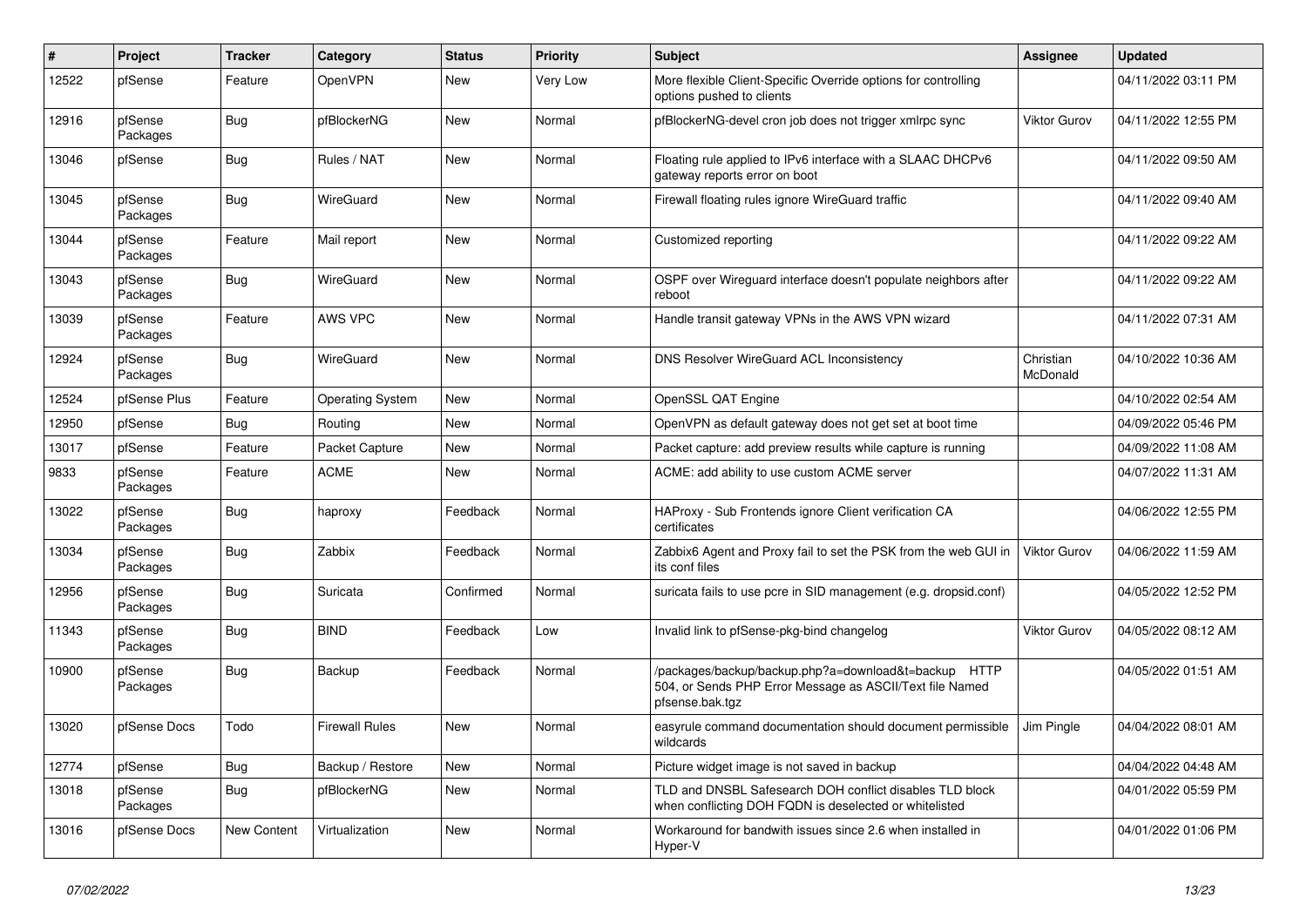| #     | Project             | <b>Tracker</b> | Category                                        | <b>Status</b>                 | <b>Priority</b> | Subject                                                                                                  | <b>Assignee</b>     | <b>Updated</b>      |
|-------|---------------------|----------------|-------------------------------------------------|-------------------------------|-----------------|----------------------------------------------------------------------------------------------------------|---------------------|---------------------|
| 13009 | pfSense             | Feature        | OpenVPN                                         | New                           | Normal          | Add option for multiple remote addresses to OpenVPN Client                                               |                     | 03/31/2022 12:42 PM |
| 13002 | pfSense<br>Packages | Regression     | <b>BIND</b>                                     | Feedback                      | Normal          | BIND 9.16_13 could not find existing DNSSEC keys at<br>/cf/named/etc/namedb/keys due to directory change | <b>Viktor Gurov</b> | 03/31/2022 12:14 PM |
| 13000 | pfSense             | Bug            | <b>IPsec</b>                                    | <b>New</b>                    | Low             | IPsec AES-GCM encryption algorithm "Key Length" field should<br>be labeled "ICV Length"                  |                     | 03/30/2022 07:40 AM |
| 12922 | pfSense             | Bug            | DHCP (IPv4)                                     | <b>New</b>                    | Normal          | Classless static routes received on DHCP WAN can override<br>chosen default gateway                      |                     | 03/28/2022 10:08 AM |
| 1826  | pfSense             | Feature        | PPPoE Server                                    | <b>New</b>                    | Normal          | PPPoE server IPv6 support                                                                                |                     | 03/25/2022 04:25 PM |
| 7783  | pfSense             | Feature        | <b>Operating System</b>                         | New                           | Normal          | Support for hosting VMs on pfSense using bhyve                                                           |                     | 03/25/2022 11:53 AM |
| 12980 | pfSense Docs        | Todo           | OpenVPN                                         | Feedback                      | Normal          | Add warnings against OpenVPN Shared Key mode                                                             | Jim Pingle          | 03/24/2022 02:11 PM |
| 12882 | pfSense<br>Packages | Feature        | pfBlockerNG                                     | Feedback                      | Normal          | Add the option to specify CURLOPT_INTERFACE in<br>pfBlockerNG IPv4/IPv6 lists                            |                     | 03/24/2022 11:16 AM |
| 12706 | pfSense<br>Packages | <b>Bug</b>     | pfBlockerNG                                     | Feedback                      | Normal          | pfBlockerNG and unbound does not work after switching /var to<br>RAM disk                                | <b>Viktor Gurov</b> | 03/24/2022 10:47 AM |
| 12979 | pfSense<br>Packages | Bug            | Snort                                           | <b>Pull Request</b><br>Review | High            | Snort Rules Update Process Using Deprecated FreeBSD<br>Subdirectory Name                                 | <b>Bill Meeks</b>   | 03/24/2022 09:02 AM |
| 12927 | pfSense             | <b>Bug</b>     | <b>OpenVPN</b>                                  | New                           | Normal          | OpenVPN with OCSP enabled allows connections with revoked<br>certificates                                |                     | 03/24/2022 08:22 AM |
| 12978 | pfSense Docs        | Correction     | Monitoring                                      | <b>New</b>                    | Normal          | Correction to iftop section of Monitoring Bandwidth Usage                                                | Jim Pingle          | 03/23/2022 11:18 AM |
| 12951 | pfSense<br>Packages | Bug            | <b>FRR</b>                                      | Feedback                      | Normal          | FRR cannot remove IPv6 routes                                                                            |                     | 03/22/2022 09:24 PM |
| 12965 | pfSense<br>Packages | <b>Bug</b>     | <b>FRR</b>                                      | <b>Pull Request</b><br>Review | Normal          | FRR BFD peer configuration is handled incorrectly in some<br>cases                                       | <b>Viktor Gurov</b> | 03/22/2022 08:04 AM |
| 12863 | pfSense             | Feature        | Authentication                                  | New                           | Very Low        | dynamically tune sha512crypt rounds                                                                      | Jim Pingle          | 03/19/2022 12:53 PM |
| 12829 | pfSense             | Bug            | <b>Traffic Shaper</b><br>(Limiters)             | Feedback                      | Normal          | Dummynet kernel module fails to load after upgrade.                                                      |                     | 03/17/2022 09:26 AM |
| 11732 | pfSense Plus        | Feature        | Hardware / Drivers                              | <b>New</b>                    | Normal          | Add VXLAN Support to pfSense Plus                                                                        |                     | 03/15/2022 02:35 AM |
| 12400 | pfSense Docs        | Correction     | <b>NAT</b>                                      | New                           | Normal          | NAT 1:1 documentation - multi-wan information                                                            |                     | 03/13/2022 12:53 PM |
| 12938 | pfSense             | <b>Bug</b>     | <b>IPv6 Router</b><br>Advertisements<br>(RADVD) | <b>New</b>                    | Normal          | MaxRtrAdvInterval would allow stale DNS servers to be deleted<br>faster                                  |                     | 03/12/2022 09:37 AM |
| 12932 | pfSense<br>Packages | Feature        | pfBlockerNG                                     | <b>New</b>                    | High            | pfblockerng per user whitelist                                                                           |                     | 03/11/2022 11:08 AM |
| 855   | pfSense             | Feature        | Multi-WAN                                       | New                           | Normal          | Ability to selectively kill states on gateways recovery                                                  |                     | 03/11/2022 08:30 AM |
| 12623 | pfSense<br>Packages | <b>Bug</b>     | <b>ACME</b>                                     | New                           | Normal          | acme.sh package   DNS-ISPConfig settings                                                                 | <b>Viktor Gurov</b> | 03/10/2022 03:42 PM |
| 12926 | pfSense             | <b>Bug</b>     | Interfaces                                      | Feedback                      | Normal          | Changing LAGG type on CARP interfaces makes VIPs go to an<br>"init" State                                |                     | 03/10/2022 10:52 AM |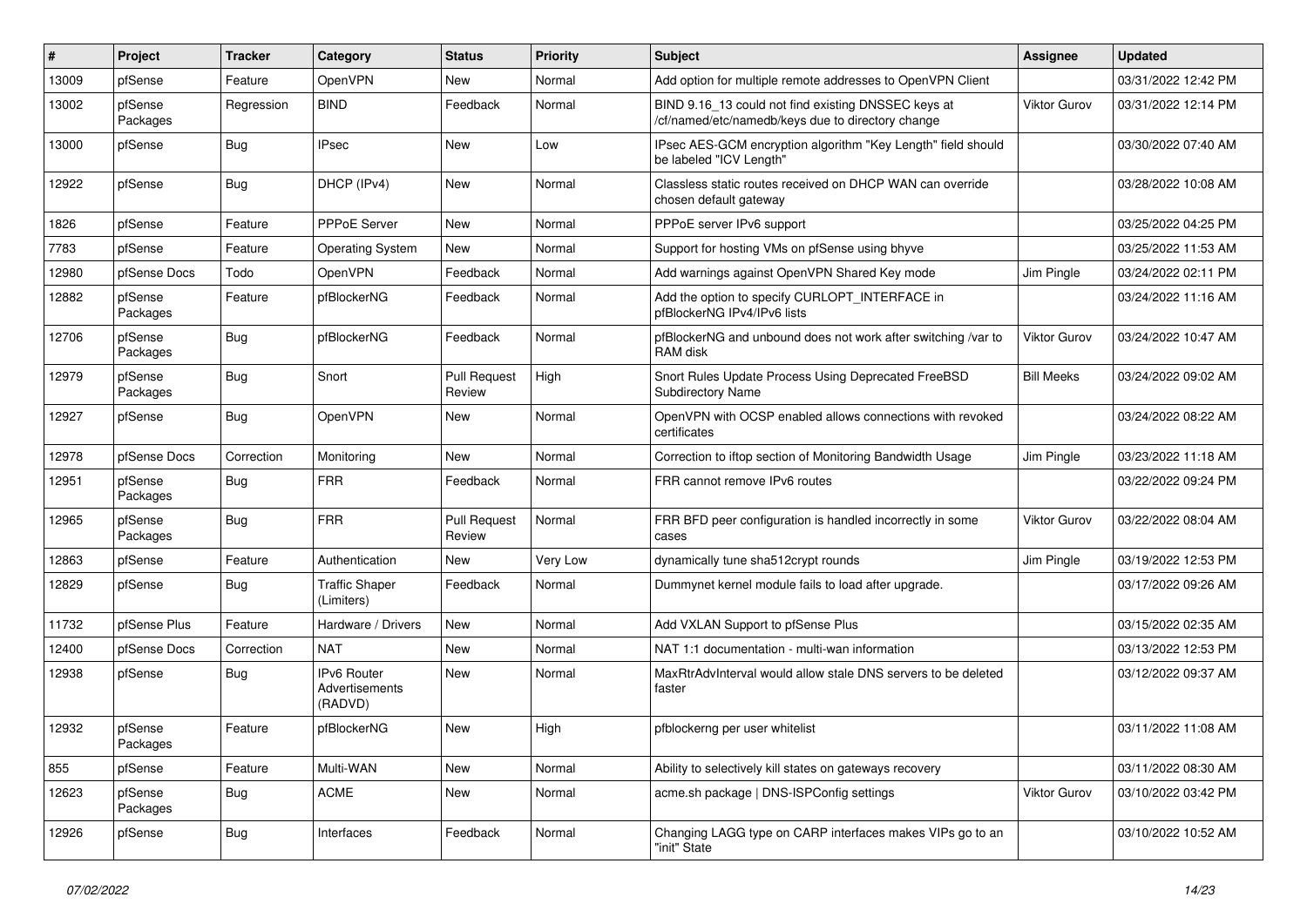| #     | Project             | <b>Tracker</b> | Category                | <b>Status</b> | <b>Priority</b> | Subject                                                                                                                                                                 | Assignee            | <b>Updated</b>      |
|-------|---------------------|----------------|-------------------------|---------------|-----------------|-------------------------------------------------------------------------------------------------------------------------------------------------------------------------|---------------------|---------------------|
| 12869 | pfSense<br>Packages | Bug            | <b>BIND</b>             | Feedback      | Normal          | Bind DNS Package AAAA filtering Broken on new ZFS Installs                                                                                                              | <b>Viktor Gurov</b> | 03/09/2022 12:38 PM |
| 12907 | pfSense<br>Packages | Bug            | <b>PIMD</b>             | Feedback      | Normal          | PIMD: Nonexistent interfaces should be hidden/disabled in<br>pimd.conf before bringing up the service                                                                   |                     | 03/07/2022 03:51 PM |
| 12918 | pfSense<br>Packages | Feature        | pfBlockerNG             | <b>New</b>    | Normal          | pfBlockerNG-devel changes from xmlrpc sync do not take effect<br>immediately                                                                                            |                     | 03/07/2022 02:29 PM |
| 12670 | pfSense<br>Packages | <b>Bug</b>     | <b>ACME</b>             | <b>New</b>    | Normal          | ACME package writes credentials to system log                                                                                                                           | <b>Viktor Gurov</b> | 03/07/2022 10:58 AM |
| 12909 | pfSense<br>Packages | Feature        | Suricata                | <b>New</b>    | Normal          | Convert Suricata GeoIP Lookup feature on ALERTS tab to use<br>local GeoIP2 database                                                                                     | <b>Viktor Gurov</b> | 03/07/2022 08:28 AM |
| 12905 | pfSense             | Bug            | Web Interface           | New           | Normal          | Add VLAN Re-assignment to Import Interface Mismatch Wizard                                                                                                              |                     | 03/07/2022 08:05 AM |
| 12903 | pfSense             | Feature        | Notifications           | <b>New</b>    | Normal          | alternative authentication methods for email notifications?                                                                                                             |                     | 03/07/2022 07:52 AM |
| 11827 | pfSense<br>Packages | Feature        | <b>ACME</b>             | <b>New</b>    | Normal          | Please include acme deploy folder/scripts                                                                                                                               |                     | 03/06/2022 04:31 AM |
| 11530 | pfSense<br>Packages | Bug            | ntop                    | Feedback      | Low             | ntopng 4.2 needs to be updated to 4.3, Bug when accessing a<br>host for details                                                                                         |                     | 03/05/2022 08:35 PM |
| 12899 | pfSense<br>Packages | Bug            | Suricata                | New           | Normal          | Suricata doesn't honor Pass List                                                                                                                                        |                     | 03/04/2022 01:22 PM |
| 12865 | pfSense<br>Packages | Todo           | <b>RRD Summary</b>      | Feedback      | Normal          | <b>RRD Summary improvements</b>                                                                                                                                         | <b>Viktor Gurov</b> | 03/04/2022 12:20 PM |
| 12894 | pfSense Plus        | Bug            | Certificates            | <b>New</b>    | Low             | duplicating freshly created certificates through refreshing                                                                                                             |                     | 03/03/2022 02:35 PM |
| 5922  | pfSense             | Feature        | <b>SNMP</b>             | New           | Normal          | SNMP - enable SNMP v3 functionality                                                                                                                                     | <b>Viktor Gurov</b> | 03/02/2022 02:40 PM |
| 11879 | pfSense<br>Packages | Feature        | <b>ACME</b>             | Feedback      | Normal          | Add support for SSL.com ACME server                                                                                                                                     | Jim Pingle          | 03/02/2022 02:03 PM |
| 12889 | pfSense<br>Packages | Feature        | <b>FRR</b>              | <b>New</b>    | Normal          | FRR GUI add set ipv6 next-hop global                                                                                                                                    |                     | 03/02/2022 06:10 AM |
| 12888 | pfSense             | Bug            | Rules / NAT             | <b>New</b>    | Normal          | pfSense sends un-NATed packets during OpenVPN startup                                                                                                                   |                     | 03/01/2022 03:13 PM |
| 12742 | pfSense<br>Packages | <b>Bug</b>     | FreeRADIUS              | Feedback      | Normal          | freeRADIUS virtual-server-default: modules dailycounter,<br>monthlycounter, noresetcounter, expire on login in authorize<br>section prevent virtual server from loading |                     | 03/01/2022 12:45 PM |
| 4632  | pfSense             | Feature        | <b>Operating System</b> | <b>New</b>    | Normal          | Support for Multipath TCP (MPTCP)                                                                                                                                       | Jim Thompson        | 03/01/2022 05:39 AM |
| 12883 | pfSense Docs        | Todo           | <b>DNS</b>              | New           | Normal          | Feedback on Services - DNS Resolver - Host Overrides                                                                                                                    |                     | 02/28/2022 07:54 PM |
| 11778 | pfSense             | <b>Bug</b>     | OpenVPN                 | <b>New</b>    | Normal          | OpenVPN uses 100% CPU after experiencing packet loss                                                                                                                    |                     | 02/28/2022 07:38 AM |
| 12857 | pfSense             | <b>Bug</b>     | Gateways                | New           | Normal          | Firewall gateway goes away when making changes to Bridge0<br>device                                                                                                     |                     | 02/27/2022 11:20 AM |
| 12259 | pfSense             | <b>Bug</b>     | <b>Operating System</b> | New           | Normal          | Intel em NICs Suffering Performance Degradation on<br>FreeBSD12                                                                                                         |                     | 02/25/2022 09:28 PM |
| 12874 | pfSense             | Feature        | OpenVPN                 | New           | Normal          | OpenVPN RADIUS Framed-Pool                                                                                                                                              |                     | 02/25/2022 02:24 PM |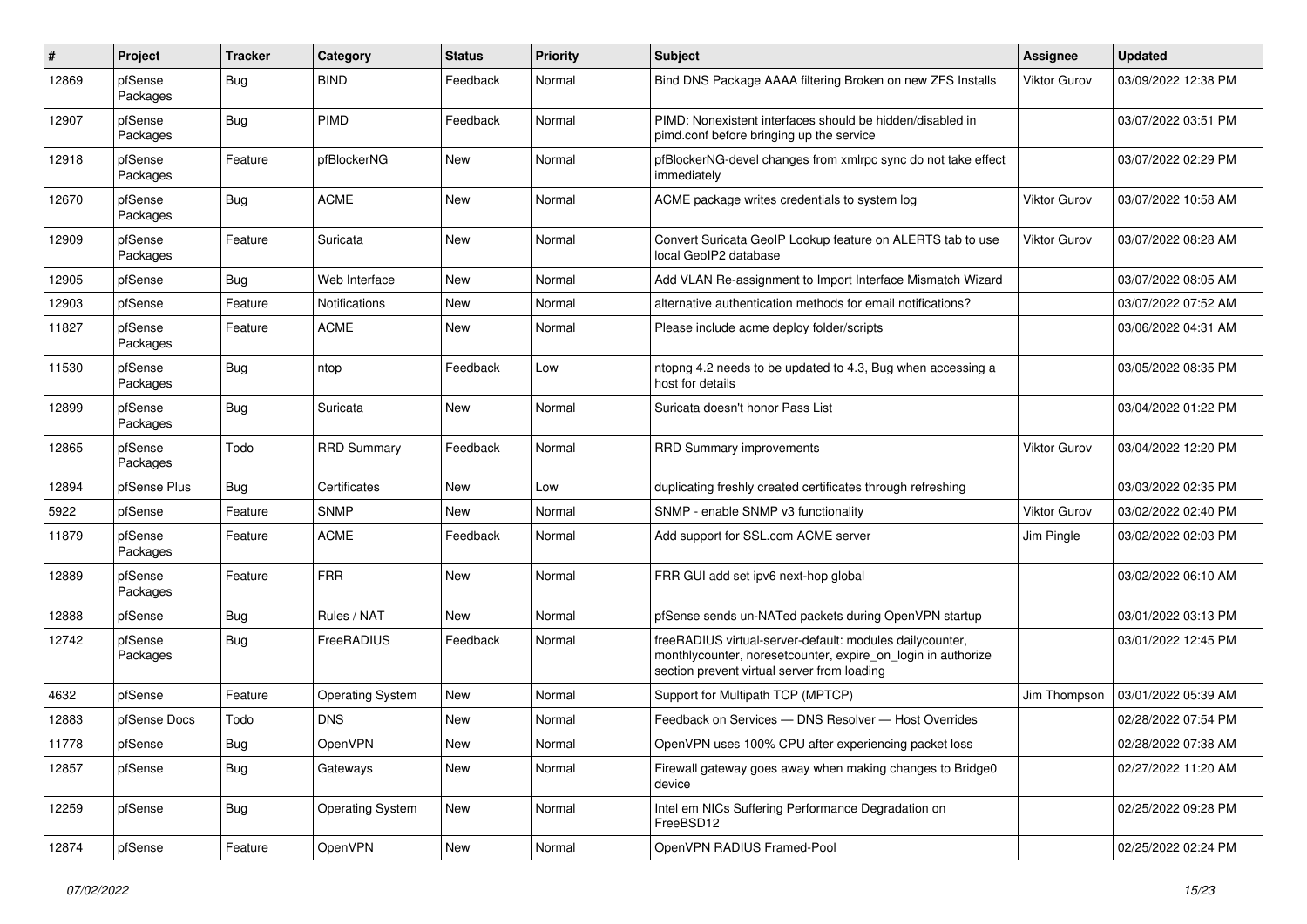| $\vert$ # | Project             | <b>Tracker</b>     | Category                 | <b>Status</b> | <b>Priority</b> | <b>Subject</b>                                                                                                | Assignee      | <b>Updated</b>      |
|-----------|---------------------|--------------------|--------------------------|---------------|-----------------|---------------------------------------------------------------------------------------------------------------|---------------|---------------------|
| 12860     | pfSense<br>Packages | Feature            | New Package<br>Request   | <b>New</b>    | Normal          | add mmc-utils package to all images                                                                           |               | 02/24/2022 07:18 AM |
| 12861     | pfSense Docs        | Correction         | Hardware                 | New           | Normal          | pfSense hardware tuning guide references obsolete interface<br>loader variable & buffer limits                |               | 02/23/2022 05:31 PM |
| 12859     | pfSense<br>Packages | Feature            | Zabbix                   | <b>New</b>    | Normal          | Add Zabbix 6.0 LTS (agent and proxy) packages                                                                 |               | 02/23/2022 07:11 AM |
| 12849     | pfSense             | Bug                | <b>Operating System</b>  | <b>New</b>    | Normal          | pfsync kernel crash on reboot                                                                                 | Mateusz Guzik | 02/22/2022 02:02 PM |
| 12853     | pfSense             | Bug                | <b>NAT Reflection</b>    | Feedback      | High            | Network Address Translation - Pure NAT pfsense freeze after<br>reboot                                         |               | 02/22/2022 08:40 AM |
| 12850     | pfSense             | Bug                | Routing                  | New           | Low             | Console error during boot: "route: route has not been found"                                                  |               | 02/22/2022 08:27 AM |
| 12832     | pfSense Plus        | Feature            | Hardware / Drivers       | <b>New</b>    | Very Low        | 6100 configurable Blinking Blue LED                                                                           |               | 02/22/2022 07:30 AM |
| 12553     | pfSense             | Feature            | Backup / Restore         | New           | Normal          | Auto Config Backup: Allow selecting multiple backups for<br>deletion                                          |               | 02/22/2022 04:27 AM |
| 12848     | pfSense             | Feature            | Dynamic DNS              | <b>New</b>    | Normal          | Evaluation of the DynDNS "Result Match" string                                                                |               | 02/22/2022 02:01 AM |
| 12845     | pfSense<br>Packages | Bug                | softflowd                | New           | Normal          | softflowd wrong vlan tag                                                                                      |               | 02/21/2022 10:40 AM |
| 12828     | pfSense             | Bug                | <b>Wireless</b>          | <b>New</b>    | Normal          | pfSense keeps crashing (Fatal trap 12: page fault while in kernel<br>mode)                                    |               | 02/21/2022 07:55 AM |
| 12708     | pfSense             | <b>Bug</b>         | Aliases / Tables         | <b>New</b>    | Normal          | alias with non resolving DNS entry breaks underlying pf table                                                 |               | 02/20/2022 06:13 PM |
| 12822     | pfSense<br>Packages | Bug                | pfBlockerNG              | <b>New</b>    | Normal          | IPv4 Source ASN format not working                                                                            |               | 02/18/2022 10:47 AM |
| 12823     | pfSense             | <b>Bug</b>         | DHCP (IPv6)              | <b>New</b>    | Normal          | Multiple DHCP6 WAN connections PPPoE interface 'defached'<br>status                                           |               | 02/18/2022 05:39 AM |
| 8882      | pfSense             | <b>Bug</b>         | Interfaces               | Incomplete    | Normal          | Interface assignments lost on reboot                                                                          |               | 02/17/2022 02:24 PM |
| 12475     | pfSense<br>Packages | <b>Bug</b>         | OpenVPN Client<br>Export | Feedback      | Normal          | OpenVPN Client Export does not show certificate without private<br>key                                        | Jim Pingle    | 02/17/2022 08:24 AM |
| 12813     | pfSense             | Feature            | Installer                | <b>New</b>    | Low             | Recover extra data in the installer                                                                           |               | 02/17/2022 07:52 AM |
| 10395     | pfSense             | Feature            | Dashboard                | <b>New</b>    | Low             | Add Dashboard System Information support for more PC<br>Engines APU boards                                    |               | 02/17/2022 01:02 AM |
| 12812     | pfSense<br>Packages | Feature            | arpwatch                 | <b>New</b>    | Normal          | Would it be helpful if the FreeBSD net-mgmt/arpwatch port had<br>an option to use mail/dma for mail delivery? |               | 02/16/2022 06:09 PM |
| 12806     | pfSense<br>Packages | Todo               | node_exporter            | <b>New</b>    | Normal          | Update node exporter to 1.3.1                                                                                 |               | 02/15/2022 05:26 PM |
| 12805     | pfSense Docs        | <b>New Content</b> | General                  | <b>New</b>    | Very Low        | Add documentation about what triggers a notfication                                                           |               | 02/15/2022 05:10 PM |
| 12804     | pfSense Docs        | <b>New Content</b> | General                  | New           | Very Low        | Create Slack documentation                                                                                    |               | 02/15/2022 04:59 PM |
| 12797     | pfSense             | Bug                | UPnP/NAT-PMP             | <b>New</b>    | Normal          | UPnP+STUN forms invalid outbound NAT rules using the<br>external address discovered from STUN                 |               | 02/15/2022 01:01 PM |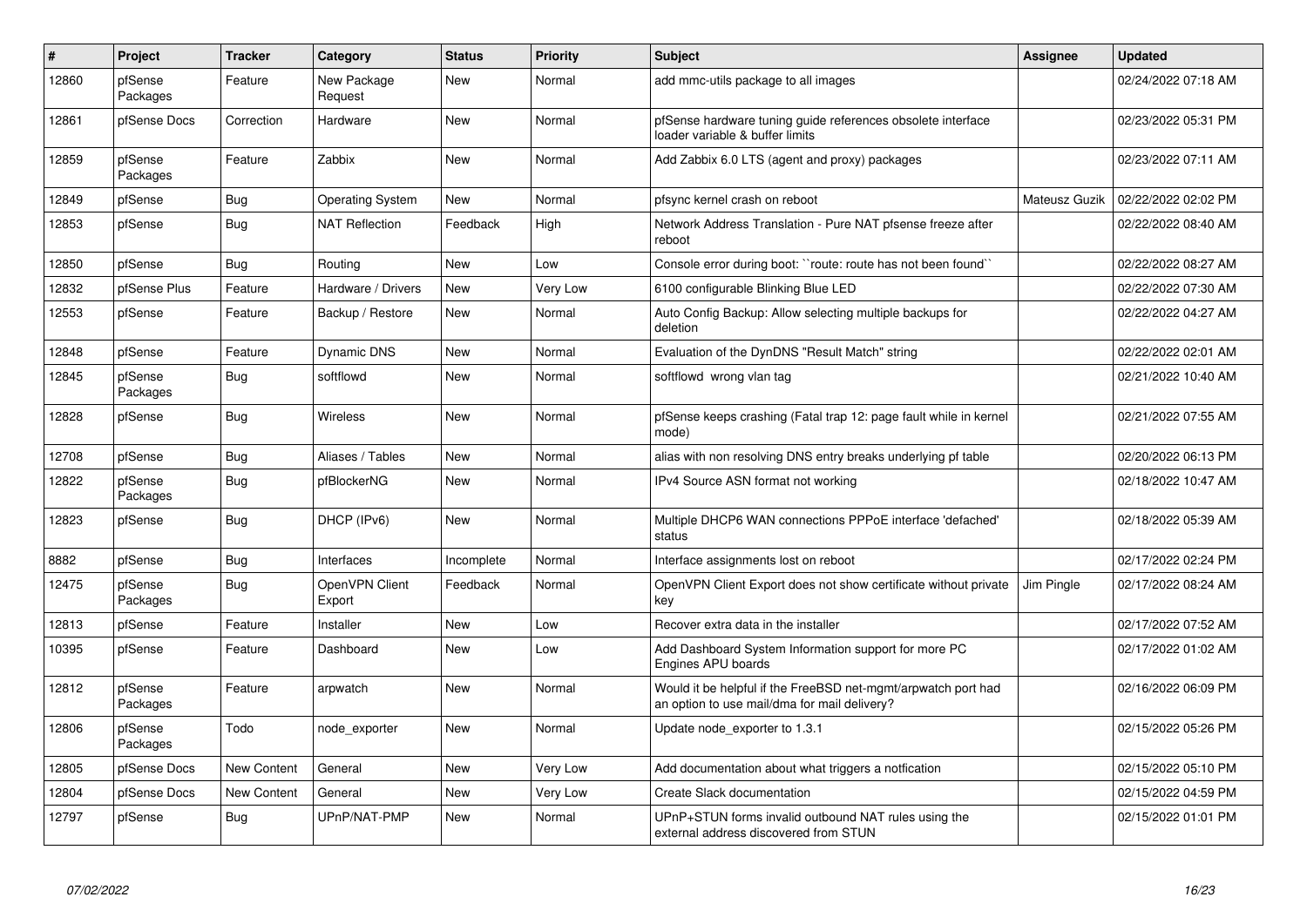| #     | Project             | <b>Tracker</b> | Category           | <b>Status</b> | <b>Priority</b> | Subject                                                                                                                                                | <b>Assignee</b>       | <b>Updated</b>      |
|-------|---------------------|----------------|--------------------|---------------|-----------------|--------------------------------------------------------------------------------------------------------------------------------------------------------|-----------------------|---------------------|
| 12683 | pfSense<br>Packages | Bug            | Snort              | Feedback      | Normal          | snort_get_vpns_list() does not include OpenVPN CSO                                                                                                     | Viktor Gurov          | 02/15/2022 10:47 AM |
| 11931 | pfSense<br>Packages | Feature        | <b>ACME</b>        | <b>New</b>    | Normal          | Add support for validating a domain's ownership via Google<br>Cloud Cloud DNS                                                                          |                       | 02/15/2022 03:18 AM |
| 9200  | pfSense<br>Packages | Todo           | <b>ACME</b>        | <b>New</b>    | Normal          | Add DNS support for Google domain to Acme manager                                                                                                      | Jim Pingle            | 02/15/2022 03:16 AM |
| 12789 | pfSense<br>Packages | Feature        | <b>ACME</b>        | <b>New</b>    | Very Low        | Show expiration date of certificates in the ACME package list                                                                                          |                       | 02/14/2022 09:20 AM |
| 11836 | pfSense<br>Packages | Bug            | FRR                | Assigned      | Normal          | FRR ACCEPTFILTER unstable                                                                                                                              | <b>Viktor Gurov</b>   | 02/14/2022 07:20 AM |
| 12543 | pfSense             | Bug            | Web Interface      | Feedback      | Normal          | Deleteing a Outbound NAT rule gave me an empty rule and<br>displayed php error in UI.                                                                  |                       | 02/14/2022 04:36 AM |
| 12791 | pfSense Docs        | New Content    | <b>Diagnostics</b> | <b>New</b>    | Normal          | Diagnostic Information for Support (pfSense)                                                                                                           |                       | 02/13/2022 08:49 PM |
| 12787 | pfSense Docs        | Todo           | <b>IPsec</b>       | <b>New</b>    | Normal          | Feedback on pfSense Configuration Recipes - Routing Internet<br>Traffic Through a Site-to-Site IPsec Tunnel                                            |                       | 02/11/2022 11:28 PM |
| 11036 | pfSense<br>Packages | Bug            | haproxy            | <b>New</b>    | Normal          | <b>HAproxy ACL</b>                                                                                                                                     |                       | 02/11/2022 11:27 AM |
| 8179  | pfSense             | Bug            | DHCP (IPv4)        | Feedback      | Normal          | Incorrect reverse DNS zone in DHCP server config for<br>non-octet-aligned subnet mask                                                                  | Renato Botelho        | 02/09/2022 11:17 PM |
| 12329 | pfSense<br>Packages | Feature        | Avahi              | <b>New</b>    | Normal          | Add optional floating firewall rules for IPv4 and IPv6                                                                                                 |                       | 02/09/2022 04:43 PM |
| 12759 | pfSense Plus        | Bug            | Package System     | New           | Very Low        | Proprietary packages link to non-existant or non-public github<br>pages                                                                                |                       | 02/09/2022 10:43 AM |
| 8100  | pfSense             | Bug            | CARP               | <b>New</b>    | Normal          | pfsync Initially Deletes States on Primary for Connections<br>Established through Secondary                                                            | Luiz Souza            | 02/08/2022 12:59 PM |
| 6799  | pfSense             | Bug            | Rules / NAT        | New           | Normal          | Using NOT (!) with interface subnet macros results unexpected<br>traffic passing when multiple subnets are included in the macro<br>(i.e. VIP subnets) |                       | 02/07/2022 02:18 PM |
| 12767 | pfSense<br>Packages | Bug            | Avahi              | New           | Normal          | `Package radavahi-daemon does does not exist in current<br>pfSense version and it has been removed" message on<br>pfSense 2.7 restore                  |                       | 02/07/2022 11:28 AM |
| 12762 | pfSense             | Bug            | <b>IPsec</b>       | <b>New</b>    | Normal          | IPsec keep alive check ignores Child SA Start Action                                                                                                   | Viktor Gurov          | 02/07/2022 11:21 AM |
| 12764 | pfSense             | Bug            | Gateways           | New           | Normal          | VTI gateway status is pending after assigning the VTI interface                                                                                        |                       | 02/07/2022 05:41 AM |
| 12243 | pfSense             | Todo           | Package System     | New           | Normal          | Implement "`plugin_interfaces()``                                                                                                                      |                       | 02/07/2022 03:50 AM |
| 12760 | pfSense<br>Packages | <b>Bug</b>     | WireGuard          | New           | Normal          | Link-local addresses disallowed on Wireguard interfaces                                                                                                | Christian<br>McDonald | 02/07/2022 03:50 AM |
| 12751 | pfSense<br>Packages | <b>Bug</b>     | <b>FRR</b>         | New           | Normal          | Improve FRR route restoration after gateway events                                                                                                     |                       | 02/06/2022 11:07 PM |
| 12351 | pfSense<br>Packages | Todo           | pfBlockerNG        | Feedback      | Normal          | Remove non-functional feeds                                                                                                                            | Viktor Gurov          | 02/04/2022 02:29 PM |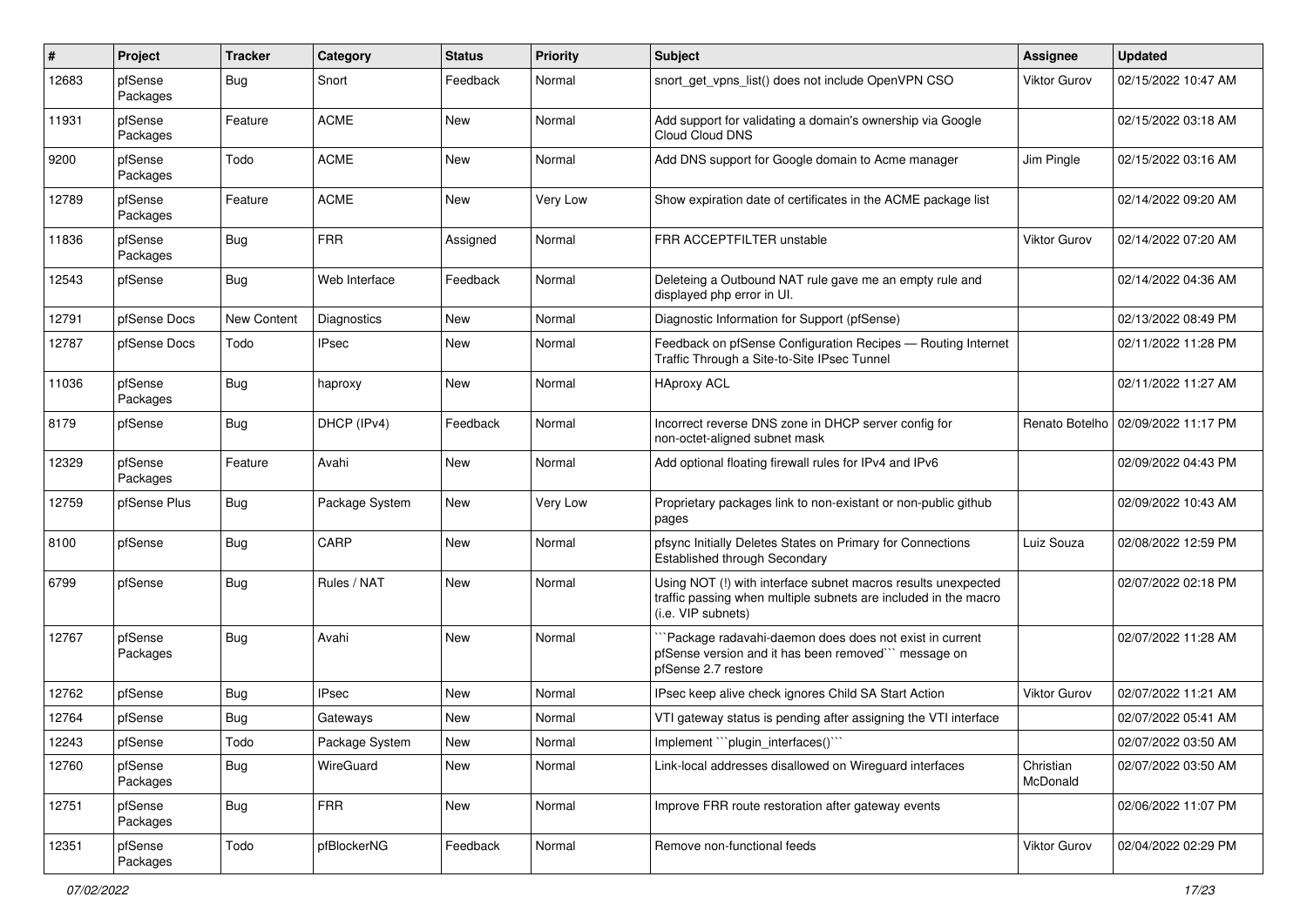| $\pmb{\#}$ | Project             | <b>Tracker</b> | Category               | <b>Status</b>                 | <b>Priority</b> | Subject                                                                                                         | <b>Assignee</b>       | <b>Updated</b>      |
|------------|---------------------|----------------|------------------------|-------------------------------|-----------------|-----------------------------------------------------------------------------------------------------------------|-----------------------|---------------------|
| 12258      | pfSense<br>Packages | Bug            | WireGuard              | Feedback                      | Normal          | Copy key buttons only work in HTTPS mode                                                                        |                       | 02/03/2022 04:57 AM |
| 10466      | pfSense<br>Packages | Feature        | Suricata               | <b>New</b>                    | Low             | Add checkbox to Suricata blocked host view to resolve all<br>resolvable IP's automatically                      |                       | 02/02/2022 06:04 PM |
| 12748      | pfSense<br>Packages | Feature        | Suricata               | <b>New</b>                    | Normal          | Suricata blocked page timestamp breakout to it's own sortable<br>column                                         |                       | 02/01/2022 12:06 PM |
| 12746      | pfSense             | Feature        | Interfaces             | <b>New</b>                    | High            | IPoE feature for WAN interface                                                                                  |                       | 02/01/2022 01:42 AM |
| 12734      | pfSense             | Bug            | Web Interface          | Incomplete                    | Low             | Long hostname breaks DHCP leases layout                                                                         |                       | 01/31/2022 01:03 PM |
| 12656      | pfSense<br>Packages | Feature        | New Package<br>Request | <b>New</b>                    | Normal          | <b>NextDNS</b>                                                                                                  |                       | 01/31/2022 01:50 AM |
| 12736      | pfSense<br>Packages | Feature        | pfBlockerNG            | <b>New</b>                    | Low             | Allow custom cron intervals                                                                                     |                       | 01/30/2022 08:55 PM |
| 12740      | pfSense             | Bug            | FreeBSD                | Incomplete                    | Normal          | panic: esp_input_cb: Unexpected address family                                                                  |                       | 01/27/2022 01:19 PM |
| 12732      | pfSense<br>Packages | <b>Bug</b>     | squidguard             | New                           | High            | Squid https filtering squidguard acl target list - erratic behaviour                                            |                       | 01/26/2022 09:11 AM |
| 12730      | pfSense             | <b>Bug</b>     | Captive Portal         | <b>New</b>                    | Normal          | RADIUS accounting does not work if WAN is down                                                                  |                       | 01/26/2022 05:13 AM |
| 9700       | pfSense<br>Packages | Feature        | Squid                  | Feedback                      | Normal          | Secure Squid HTTPS Proxy                                                                                        |                       | 01/25/2022 06:39 PM |
| 12717      | pfSense<br>Packages | Todo           | Squid                  | <b>New</b>                    | Normal          | Squid 5.x Branch                                                                                                |                       | 01/25/2022 06:24 PM |
| 12726      | pfSense             | <b>Bug</b>     | Authentication         | <b>New</b>                    | Normal          | LDAP select container button auto populate                                                                      |                       | 01/25/2022 01:48 PM |
| 12705      | pfSense             | Bug            | <b>IPsec</b>           | Incomplete                    | Normal          | ECDSA certificate does not work for IPSec VPN phase 1                                                           |                       | 01/24/2022 03:22 PM |
| 12720      | pfSense             | <b>Bug</b>     | Rules / NAT            | <b>Pull Request</b><br>Review | Normal          | Hide the "tag" field on non-floating tabs                                                                       | <b>Viktor Gurov</b>   | 01/24/2022 03:11 PM |
| 12281      | pfSense<br>Packages | Feature        | Nut                    | New                           | Normal          | Add support for Telegram/Pushover notifications                                                                 | <b>Viktor Gurov</b>   | 01/24/2022 07:25 AM |
| 12715      | pfSense             | Bug            | Authentication         | New                           | Normal          | Long system startup time when LDAP is configured and<br>unavailable during startup.                             | Christian<br>McDonald | 01/24/2022 05:50 AM |
| 7329       | pfSense             | Bug            | <b>DNS Forwarder</b>   | <b>New</b>                    | Low             | DHCP Not Updating DNS                                                                                           |                       | 01/21/2022 09:16 PM |
| 12711      | pfSense<br>Packages | Feature        | Telegraf               | New                           | Normal          | Add InfluxDB V2 support                                                                                         |                       | 01/21/2022 02:54 AM |
| 7352       | pfSense             | Bug            | Routing                | New                           | Normal          | pfSense IPv6 static route is dumped after a WAN flap                                                            |                       | 01/20/2022 09:35 AM |
| 9500       | pfSense<br>Packages | <b>Bug</b>     | haproxy                | New                           | Normal          | HAproxy does not delete non-applicable action config                                                            |                       | 01/18/2022 06:28 AM |
| 12382      | pfSense             | Regression     | OpenVPN                | New                           | Normal          | Certificate Depth checking creates OpenVPN micro-outages<br>every time a user authenticates after 2.5.2 upgrade |                       | 01/17/2022 04:17 AM |
| 12659      | pfSense Docs        | Todo           | Hardware               | New                           | Normal          | Feedback on Hardware - Hardware Tuning and<br>Troubleshooting - Flow Control for ix                             |                       | 01/16/2022 10:22 AM |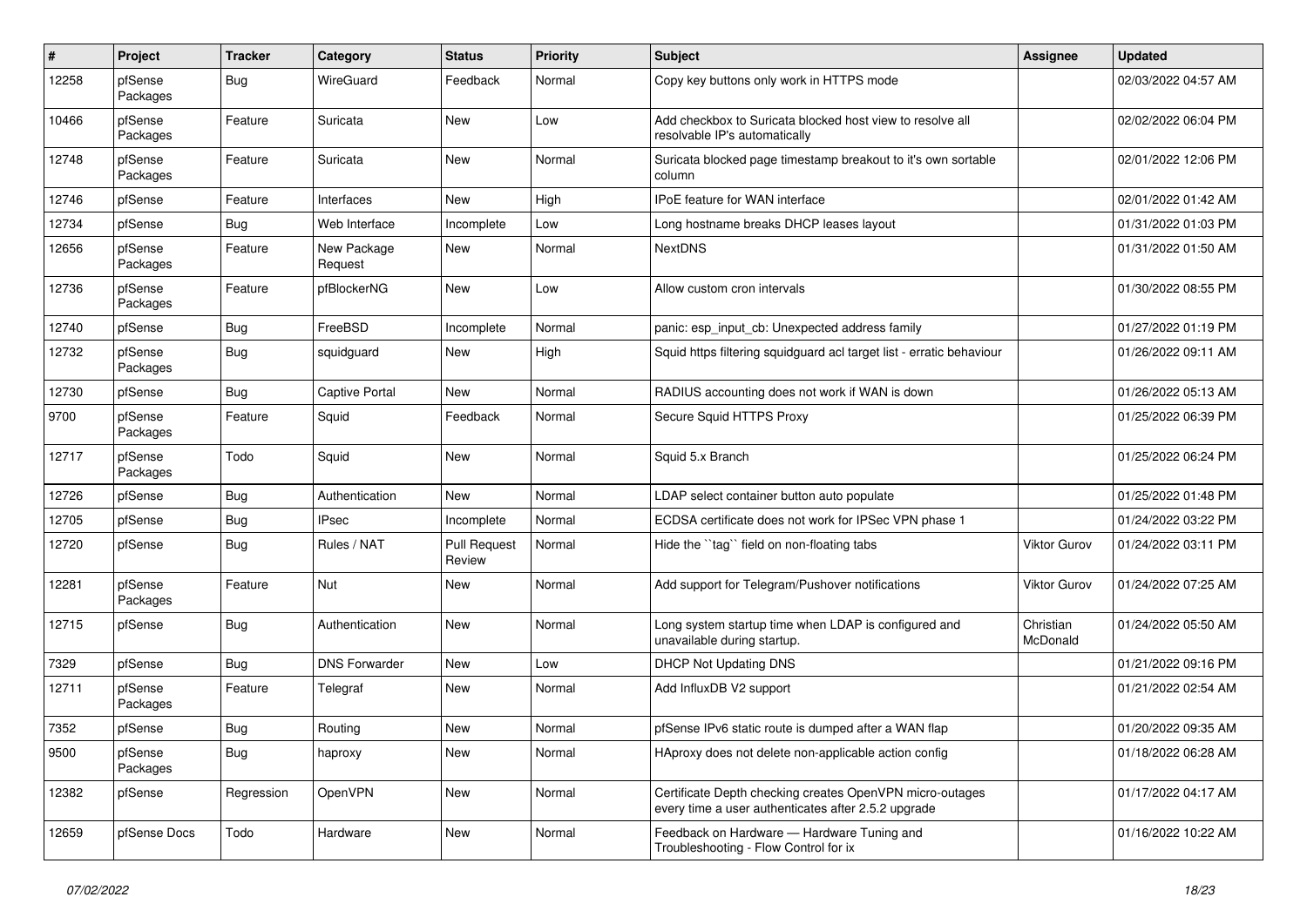| #     | Project             | <b>Tracker</b> | Category                        | <b>Status</b> | <b>Priority</b> | <b>Subject</b>                                                                                | <b>Assignee</b>     | <b>Updated</b>      |
|-------|---------------------|----------------|---------------------------------|---------------|-----------------|-----------------------------------------------------------------------------------------------|---------------------|---------------------|
| 2234  | pfSense             | Bug            | Web Interface                   | Confirmed     | Low             | Status: Traffic Graph - only shows interface's subnet                                         |                     | 01/15/2022 08:33 PM |
| 6926  | pfSense             | <b>Bug</b>     | UPnP/NAT-PMP                    | <b>New</b>    | Normal          | Miniupnp advertising expired IPv6 address                                                     |                     | 01/15/2022 08:29 PM |
| 10843 | pfSense             | Feature        | Authentication                  | <b>New</b>    | Normal          | Allow user manager settings to specify multiple authentication<br>servers                     |                     | 01/13/2022 07:22 AM |
| 12679 | pfSense             | Feature        | Interfaces                      | <b>New</b>    | Normal          | Remind user to update DHCPv6 range when changing interface<br>IPv6 prefix                     |                     | 01/12/2022 07:36 AM |
| 12676 | pfSense             | Feature        | Rules / NAT                     | <b>New</b>    | Normal          | Add the Tagged option on the Port Forward rules edit page                                     |                     | 01/11/2022 05:52 AM |
| 12607 | pfSense Plus        | <b>Bug</b>     | Hardware / Drivers              | <b>New</b>    | High            | Instability with Snort Inline with AWS Instances                                              |                     | 01/10/2022 09:03 PM |
| 1849  | pfSense             | <b>Bug</b>     | <b>Traffic Shaper</b><br>(ALTQ) | <b>New</b>    | Normal          | Traffic shaper - By Queue view needs to show/use friendly<br>inerface names                   |                     | 01/10/2022 08:10 AM |
| 5253  | pfSense             | Bug            | <b>PPP</b> Interfaces           | <b>New</b>    | Normal          | 3gstats.php 100% CPU                                                                          |                     | 01/08/2022 05:02 PM |
| 12260 | pfSense<br>Packages | Bug            | ntop                            | <b>New</b>    | Normal          | Update popup and version missmatch?                                                           |                     | 01/08/2022 05:53 AM |
| 12665 | pfSense             | Feature        | Rules / NAT                     | <b>New</b>    | Normal          | Ability to add custom pf rules from the GUI                                                   |                     | 01/07/2022 09:30 AM |
| 12667 | pfSense<br>Packages | <b>Bug</b>     | WireGuard                       | New           | Normal          | Firewall Crashed After Upgrading Wireguard                                                    |                     | 01/07/2022 09:18 AM |
| 4242  | pfSense             | Feature        | Authentication                  | <b>New</b>    | Normal          | Two Factor or OTP Authentication for Admin Interface                                          |                     | 01/04/2022 12:07 PM |
| 7626  | pfSense             | Feature        | Interfaces                      | <b>New</b>    | Normal          | Add IPoE support for WAN                                                                      |                     | 01/01/2022 12:31 AM |
| 8516  | pfSense<br>Packages | Bug            | <b>FreeRADIUS</b>               | New           | Normal          | FreeRADIUS requires settings re-saved after pfSense upgrade                                   | Jim Pingle          | 12/31/2021 05:58 PM |
| 8113  | pfSense             | <b>Bug</b>     | Interfaces                      | <b>New</b>    | Normal          | MTU setting on bridge, openvpn clients ignored                                                |                     | 12/31/2021 05:55 PM |
| 7400  | pfSense             | <b>Bug</b>     | Traffic Graphs                  | Assigned      | Normal          | Traffic Graphs show bad data on 2.3.3 1                                                       | Jared Dillard       | 12/31/2021 05:47 PM |
| 6993  | pfSense             | <b>Bug</b>     | <b>OpenVPN</b>                  | <b>New</b>    | Normal          | OpenVPN status error during CARP state transition                                             | James Webb          | 12/31/2021 05:44 PM |
| 7113  | pfSense             | <b>Bug</b>     | Dashboard                       | <b>New</b>    | Normal          | Interface name in Traffic Graphs                                                              |                     | 12/31/2021 05:40 PM |
| 4345  | pfSense             | <b>Bug</b>     | <b>Operating System</b>         | Confirmed     | Normal          | Traffic Shaping doesn't work with Xen netfront driver                                         |                     | 12/31/2021 05:30 PM |
| 5629  | pfSense             | Bug            | <b>IPsec</b>                    | <b>New</b>    | Normal          | Allow for IPsec configuration using certs without a CA                                        |                     | 12/31/2021 05:21 PM |
| 11130 | pfSense<br>Packages | Feature        | <b>FRR</b>                      | Feedback      | Normal          | FRR RIP support                                                                               | Jim Pingle          | 12/31/2021 04:19 PM |
| 12423 | pfSense<br>Packages | <b>Bug</b>     | pfBlockerNG                     | Feedback      | Normal          | Dashboard shows "SQLite database missing, Force Reload<br>DNSBL to recover!"                  |                     | 12/31/2021 01:06 PM |
| 12655 | pfSense<br>Packages | Bug            | Telegraf                        | <b>New</b>    | Normal          | telegraf, wireguard plugin failing                                                            |                     | 12/30/2021 05:51 PM |
| 12414 | pfSense<br>Packages | Bug            | pfBlockerNG                     | Feedback      | Normal          | DNSBL SafeSearch page displays input validation error if DoH /<br>DoT blocking is not enabled |                     | 12/30/2021 02:49 PM |
| 12206 | pfSense<br>Packages | <b>Bug</b>     | <b>NET-SNMP</b>                 | Feedback      | Normal          | Certificate Manager page doesn't show Net-SNMP used<br>certificates                           | <b>Viktor Gurov</b> | 12/30/2021 09:40 AM |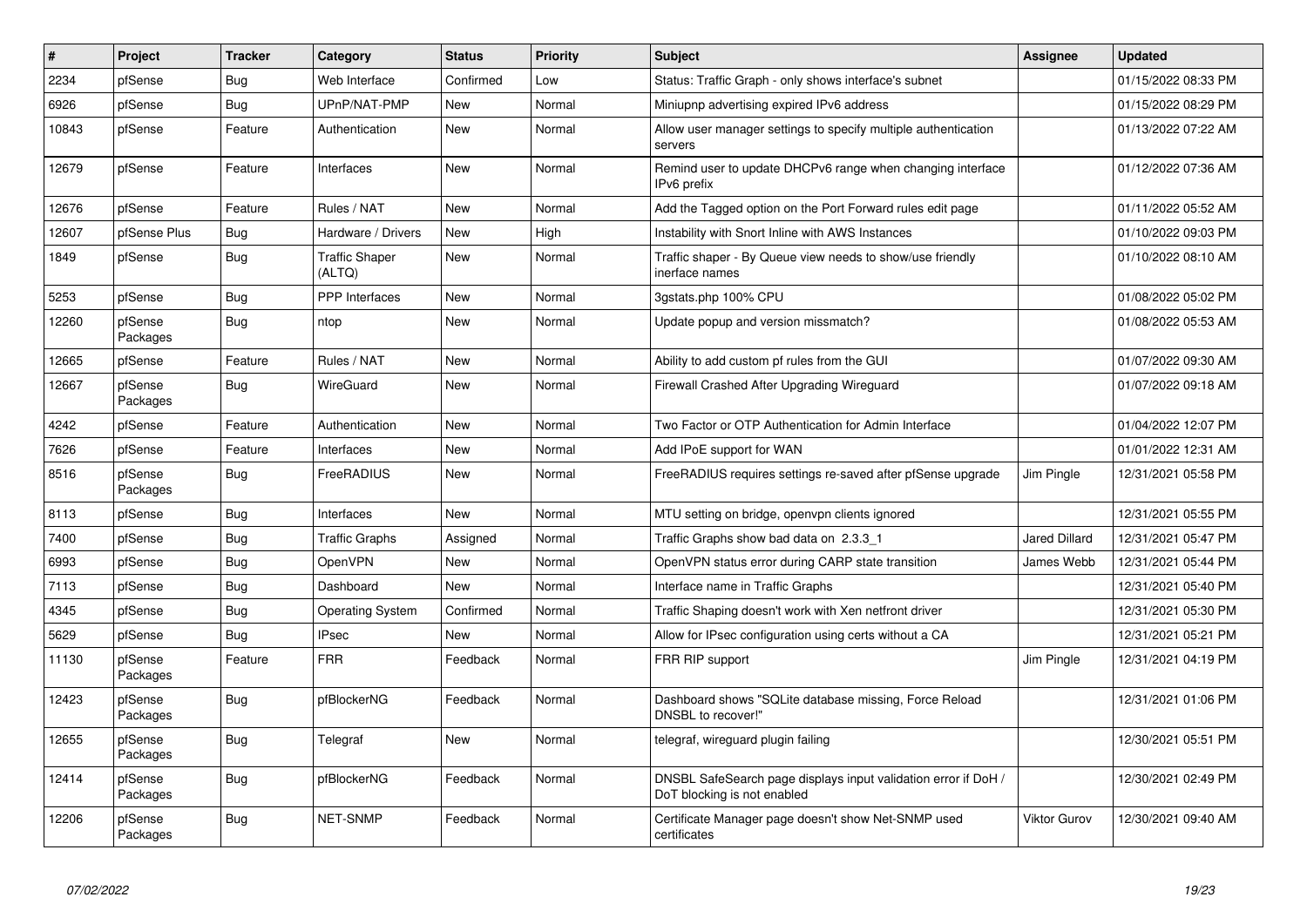| ∦     | Project             | <b>Tracker</b> | Category              | <b>Status</b> | <b>Priority</b> | Subject                                                                                                                          | Assignee              | <b>Updated</b>      |
|-------|---------------------|----------------|-----------------------|---------------|-----------------|----------------------------------------------------------------------------------------------------------------------------------|-----------------------|---------------------|
| 12653 | pfSense<br>Packages | Regression     | <b>FRR</b>            | Feedback      | Normal          | RIP related startup error                                                                                                        | Viktor Gurov          | 12/30/2021 08:37 AM |
| 6289  | pfSense             | Bug            | Interfaces            | New           | Normal          | IPv6 address not given to track6 interfaces on create                                                                            |                       | 12/30/2021 04:17 AM |
| 11872 | pfSense             | Bug            | Interfaces            | New           | Normal          | gif interfaces reporting incorrect traffic counters                                                                              |                       | 12/30/2021 04:00 AM |
| 11759 | pfSense             | Bug            | Dashboard             | New           | Normal          | Traffic graphs on dashboard double upload on pppoe links                                                                         |                       | 12/30/2021 04:00 AM |
| 12643 | pfSense<br>Packages | Regression     | Suricata              | Feedback      | Normal          | Rule categories are cleared after clicking the save button on the<br>Global Settings page                                        |                       | 12/30/2021 03:44 AM |
| 12648 | pfSense             | Bug            | <b>Captive Portal</b> | New           | Normal          | Undocumented variables 'listenporthttp' and 'listenporthttps'                                                                    |                       | 12/28/2021 10:44 AM |
| 6651  | pfSense<br>Packages | Feature        | <b>FRR</b>            | Feedback      | Normal          | Loopback interfaces                                                                                                              | Christian<br>McDonald | 12/25/2021 02:42 PM |
| 12070 | pfSense             | Bug            | DHCP (IPv4)           | New           | Low             | <b>VLAN0 for WAN DHCP</b>                                                                                                        |                       | 12/23/2021 04:31 PM |
| 12264 | pfSense<br>Packages | <b>Bug</b>     | Squid                 | Feedback      | Low             | Stray <table> line in squid monitor.php</table>                                                                                  | Viktor Gurov          | 12/23/2021 10:53 AM |
| 10732 | pfSense             | Feature        | High Availability     | <b>New</b>    | Very Low        | Warning banner for secondary HA node                                                                                             |                       | 12/23/2021 03:34 AM |
| 12513 | pfSense<br>Packages | Feature        | WireGuard             | New           | Normal          | WireGuard Utilization Status (Beyond Active Connection)                                                                          | Christian<br>McDonald | 12/22/2021 08:40 PM |
| 12473 | pfSense             | Feature        | <b>IPsec</b>          | New           | Normal          | Allow user adjustment of IPsec Keep Alive periodic checks                                                                        |                       | 12/22/2021 05:59 AM |
| 12215 | pfSense             | Regression     | OpenVPN               | Feedback      | Normal          | OpenVPN does not resync when running on a gateway group                                                                          |                       | 12/22/2021 05:49 AM |
| 11588 | pfSense             | Feature        | WireGuard             | New           | Low             | Automatically suggest next IP address in Wireguard interface<br>subnet when creating a peer                                      |                       | 12/22/2021 03:35 AM |
| 12625 | pfSense             | Feature        | Logging               | New           | Normal          | Granular logging options for default firewall rules.                                                                             |                       | 12/21/2021 06:39 PM |
| 8827  | pfSense<br>Packages | Bug            | squidguard            | New           | Normal          | Squidguard: ACL redirect modes 'redirect' and 'err page' send<br>unresolvable URLs to the client.                                | Viktor Gurov          | 12/21/2021 05:49 AM |
| 11738 | pfSense<br>Packages | Regression     | squidguard            | Feedback      | Normal          | SquidGuard 1.16.18_17 Not Filtering Blacklist No-Transparent<br>Mode                                                             | Viktor Gurov          | 12/21/2021 05:48 AM |
| 11960 | pfSense             | Bug            | Gateway Monitoring    | Feedback      | Normal          | Gateway Monitoring Traffic Goes Out Default Gateway                                                                              |                       | 12/20/2021 05:43 AM |
| 7152  | pfSense             | Bug            | <b>DNS Resolver</b>   | New           | Normal          | Unbound / DNS Resolver issue if "Register DHCP static<br>mappings in the DNS Resolver" set before wildcard DNS custom<br>options |                       | 12/18/2021 04:59 PM |
| 5849  | pfSense             | Bug            | CARP                  | New           | Normal          | Routing fail on CARP IPsec                                                                                                       |                       | 12/18/2021 04:41 PM |
| 7235  | pfSense             | Bug            | <b>IPsec</b>          | New           | Normal          | 4860 has not got significant IPsec performance rising with<br>enabled HW acceleration                                            | Luiz Souza            | 12/18/2021 04:32 PM |
| 12608 | pfSense<br>Packages | <b>Bug</b>     | WireGuard             | New           | High            | WireGuard tunnels monitored by dpinger causing system to stop<br>routing completely in certain situations                        | Christian<br>McDonald | 12/16/2021 03:14 PM |
| 12581 | pfSense             | Regression     | DHCP (IPv6)           | New           | Normal          | CARP IPv6 assigned address does not get advertised to<br>endpoints with RADV                                                     |                       | 12/16/2021 02:34 PM |
| 12602 | pfSense             | Feature        | Dynamic DNS           | New           | Normal          | DHCPv6 should allow DDNS Client updates for hosts                                                                                |                       | 12/15/2021 11:00 AM |
| 12600 | pfSense             | Feature        | Aliases / Tables      | New           | Normal          | allow custom mask for a network alias created from a FQDN                                                                        |                       | 12/15/2021 10:50 AM |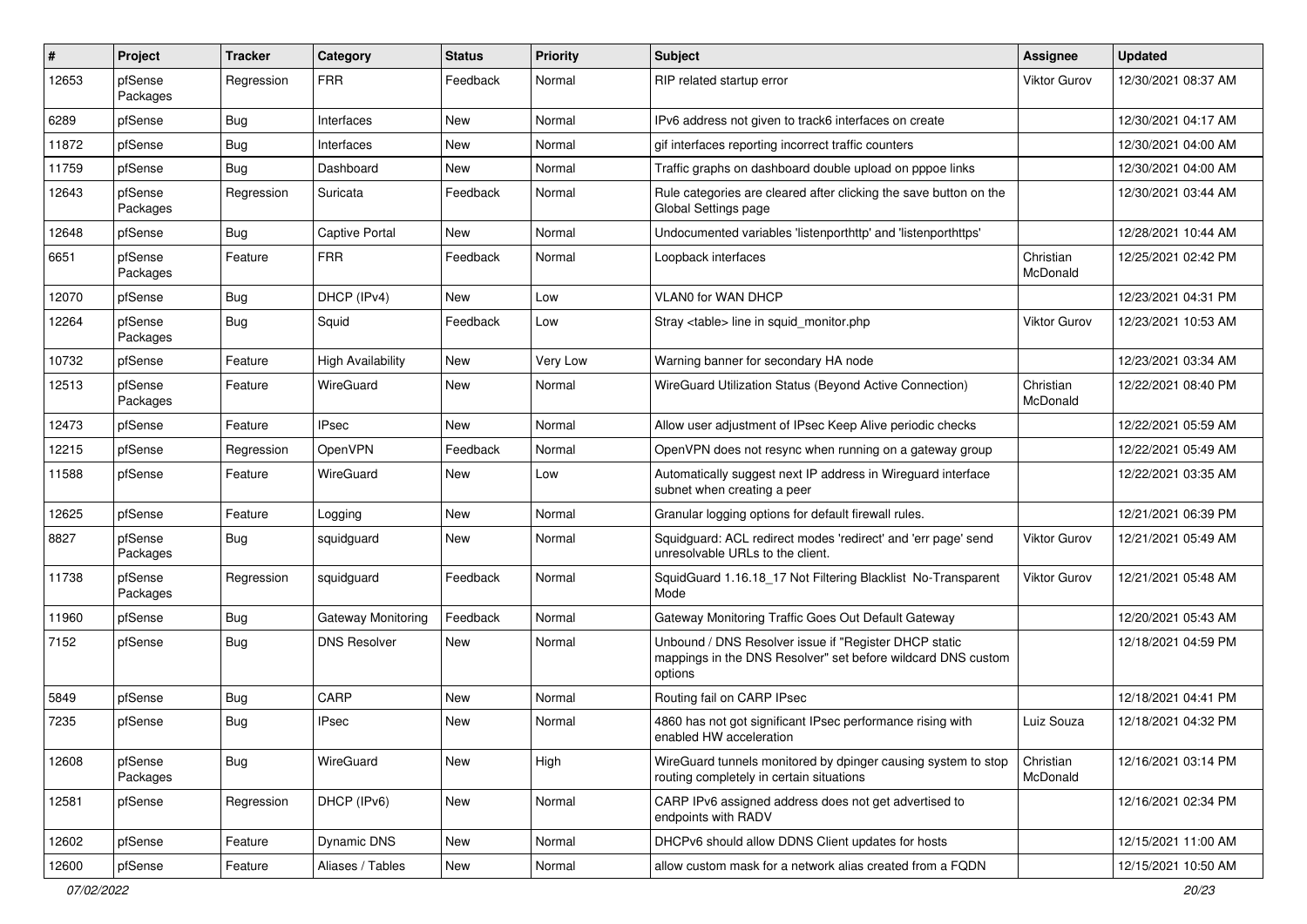| $\vert$ # | Project             | <b>Tracker</b>     | Category                | <b>Status</b>                 | <b>Priority</b> | <b>Subject</b>                                                                                                            | <b>Assignee</b>      | <b>Updated</b>      |
|-----------|---------------------|--------------------|-------------------------|-------------------------------|-----------------|---------------------------------------------------------------------------------------------------------------------------|----------------------|---------------------|
| 11054     | pfSense<br>Packages | Bug                | FreeRADIUS              | Assigned                      | Normal          | Check Client Certificate CN not working as described                                                                      | <b>Viktor Gurov</b>  | 12/14/2021 07:22 AM |
| 7387      | pfSense             | Bug                | Dashboard               | New                           | Low             | New Traffic Graph in dashboard resets inverted view to normal<br>view                                                     | <b>Jared Dillard</b> | 12/11/2021 08:14 PM |
| 3796      | pfSense             | Bug                | Diagnostics             | Confirmed                     | Normal          | States summary fails and is very slow with large state tables                                                             |                      | 12/11/2021 08:03 PM |
| 4604      | pfSense             | <b>Bug</b>         | <b>NTPD</b>             | <b>New</b>                    | Normal          | NTP time server entries may or may not work, depending upon<br>interfaces selected when configuring NTP service           |                      | 12/11/2021 07:59 PM |
| 1738      | pfSense             | Bug                | Backup / Restore        | <b>New</b>                    | Very Low        | Restore fails when username in backup is not matching                                                                     |                      | 12/11/2021 07:51 PM |
| 1667      | pfSense             | Bug                | L <sub>2</sub> TP       | <b>New</b>                    | Normal          | L2TP server does not respond properly from a CARP VIP                                                                     |                      | 12/11/2021 07:43 PM |
| 12091     | pfSense             | Feature            | Authentication          | New                           | Normal          | RFE: Add support for sssd authentication                                                                                  |                      | 12/10/2021 04:55 PM |
| 12552     | pfSense             | <b>Bug</b>         | <b>OpenVPN</b>          | New                           | Normal          | "Pull DNS" option within OpenVPN client does not cause<br>pfSense to use DNS servers assigned by remote OpenVPN<br>server |                      | 12/08/2021 08:45 AM |
| 12573     | pfSense<br>Packages | Feature            | New Package<br>Request  | <b>New</b>                    | Normal          | Dashboard widget with external connection map                                                                             | aleksei<br>prokofiev | 12/07/2021 07:38 AM |
| 12570     | pfSense Docs        | Correction         | General                 | <b>New</b>                    | Normal          | Active appliance list missing 6100                                                                                        |                      | 12/06/2021 11:41 AM |
| 12565     | pfSense Docs        | <b>New Content</b> | OpenVPN                 | <b>New</b>                    | Normal          | Document new "Duplicate Connection Limit" option on OpenVPN<br>server instances                                           | Jim Pingle           | 12/06/2021 08:07 AM |
| 12564     | pfSense             | Feature            | Aliases / Tables        | New                           | Low             | add column to show that an Alias is in use by or not                                                                      |                      | 12/04/2021 07:25 PM |
| 12563     | pfSense             | <b>Bug</b>         | <b>OpenVPN</b>          | New                           | Normal          | OpenVPN server doesn't support Framed-IPv6-Address RADIUS<br>attribute                                                    |                      | 12/03/2021 11:19 AM |
| 9370      | pfSense Docs        | Correction         | General                 | In Progress                   | Normal          | Update old screenshots                                                                                                    | Jim Pingle           | 12/03/2021 09:55 AM |
| 12547     | pfSense             | <b>Bug</b>         | <b>Operating System</b> | Feedback                      | Normal          | unsheduled system reboot/crash                                                                                            | Mateusz Guzik        | 12/01/2021 01:20 PM |
| 12551     | pfSense             | Feature            | <b>DNS Resolver</b>     | <b>New</b>                    | Low             | Add ability to set DNS resolver search domain list                                                                        |                      | 12/01/2021 11:18 AM |
| 12506     | pfSense<br>Packages | Bug                | Suricata                | Feedback                      | Normal          | Only selected instance is restarted on suppress list change                                                               | <b>Viktor Gurov</b>  | 12/01/2021 04:43 AM |
| 11182     | pfSense<br>Packages | Bug                | <b>NRPE</b>             | <b>New</b>                    | Normal          | NRPE in HA syncs the bind IP                                                                                              |                      | 12/01/2021 02:15 AM |
| 10462     | pfSense<br>Packages | Feature            | LCDProc                 | <b>Pull Request</b><br>Review | Normal          | <b>CPU Temp Screen</b>                                                                                                    |                      | 11/29/2021 08:28 AM |
| 12248     | pfSense             | Feature            | Package System          | <b>New</b>                    | Low             | Package Update Availability Notification                                                                                  |                      | 11/28/2021 10:02 AM |
| 12542     | pfSense             | Bug                | Virtual IP Addresses    | New                           | Normal          | Cannot assign a same IPv6 Link-Local address to different<br>interfaces                                                   |                      | 11/25/2021 01:41 AM |
| 11210     | pfSense<br>Packages | Feature            | Suricata                | Feedback                      | Normal          | 3rd party rulesets                                                                                                        | <b>Viktor Gurov</b>  | 11/24/2021 04:21 AM |
| 10404     | pfSense             | Feature            | <b>NTPD</b>             | New                           | Normal          | Consider using chrony for NTP services                                                                                    |                      | 11/23/2021 06:59 PM |
| 12539     | pfSense             | <b>Bug</b>         | Interfaces              | New                           | Low             | Changing VLAN ID for LAN interface in assignments silently fails.                                                         |                      | 11/23/2021 04:12 AM |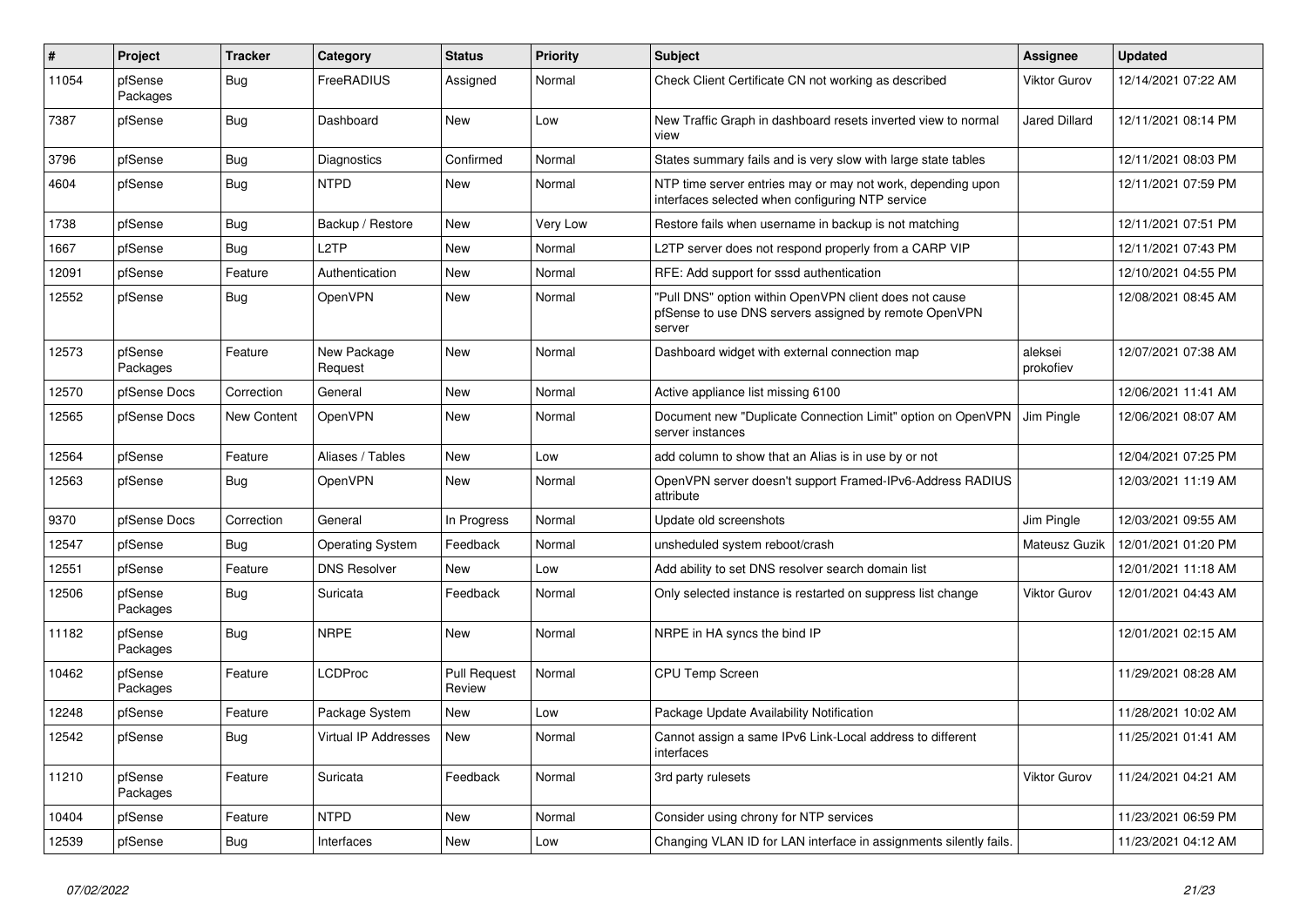| $\pmb{\#}$ | Project             | Tracker    | Category                | <b>Status</b>                 | Priority | Subject                                                                                                  | <b>Assignee</b>       | <b>Updated</b>      |
|------------|---------------------|------------|-------------------------|-------------------------------|----------|----------------------------------------------------------------------------------------------------------|-----------------------|---------------------|
| 7096       | pfSense             | Bug        | <b>DNS Resolver</b>     | Feedback                      | Normal   | Unbound fails to start on boot if specific network devices are<br>configured in the "Network Interfaces" |                       | 11/22/2021 08:59 AM |
| 12538      | pfSense<br>Packages | Bug        | <b>PIMD</b>             | <b>New</b>                    | Normal   | PIMD sub-interface bug                                                                                   |                       | 11/20/2021 09:44 PM |
| 4128       | pfSense             | Feature    | Notifications           | <b>New</b>                    | Normal   | Email notification webgui configuration                                                                  |                       | 11/18/2021 12:48 PM |
| 12526      | pfSense<br>Packages | Feature    | WireGuard               | <b>New</b>                    | Normal   | <b>WireGuard Widget</b>                                                                                  | Christian<br>McDonald | 11/17/2021 07:15 AM |
| 12525      | pfSense<br>Packages | Feature    | WireGuard               | <b>New</b>                    | Normal   | WireGuard Tunnel restore configuration                                                                   | Christian<br>McDonald | 11/17/2021 07:15 AM |
| 12249      | pfSense             | Bug        | Backup / Restore        | New                           | Normal   | HAProxy causing failed ACB backups                                                                       |                       | 11/15/2021 11:58 PM |
| 4688       | pfSense             | Feature    | <b>IPsec</b>            | New                           | Normal   | Missing TFC Traffic Flow Confidentiality support                                                         |                       | 11/15/2021 12:27 PM |
| 12521      | pfSense             | Feature    | <b>Operating System</b> | New                           | Very Low | Add the BBR2, QUIC, RACK Congestion Control (CC) protocols                                               |                       | 11/15/2021 07:40 AM |
| 12520      | pfSense<br>Packages | Feature    | Squid                   | New                           | High     | [Squid] - Allow or Deny Mappings from IP/Host/GeoIP sources                                              |                       | 11/12/2021 02:13 PM |
| 12519      | pfSense             | Bug        | Authentication          | New                           | Normal   | Fail authentication using special character in password via the<br><b>LDAP</b> connector                 |                       | 11/12/2021 07:39 AM |
| 11525      | pfSense<br>Packages | Bug        | Suricata                | <b>New</b>                    | Normal   | pfsense 2.5.0 release version for vlan issue to suricata                                                 |                       | 11/11/2021 08:16 AM |
| 12507      | pfSense<br>Packages | Bug        | softflowd               | <b>Pull Request</b><br>Review | Normal   | Add support for bi-directional flows in softflowd                                                        |                       | 11/11/2021 03:53 AM |
| 12509      | pfSense             | Bug        | OpenVPN                 | New                           | Normal   | Deffered authentication does not work with auth-gen-token<br>external-auth or pusk "auth-token"          |                       | 11/08/2021 04:01 AM |
| 12508      | pfSense             | Bug        | <b>DHCP Relay</b>       | New                           | Normal   | DHCP Relay over VPN                                                                                      |                       | 11/06/2021 11:25 AM |
| 12504      | pfSense             | Bug        | Interfaces              | New                           | Normal   | BCM57412 NetXtreme-E 10Gb RDMA Ethernet controller issue                                                 |                       | 11/05/2021 04:51 AM |
| 12502      | pfSense<br>Packages | Feature    | syslog-ng               | <b>New</b>                    | Normal   | Syslog-ng Configuration Library (scl) missing                                                            |                       | 11/02/2021 06:06 PM |
| 12495      | pfSense             | Feature    | Dynamic DNS             | <b>Pull Request</b><br>Review | Normal   | DynDNS: add deSEC IPv4&v6 simultaneos update                                                             | <b>Lukas Wiest</b>    | 11/01/2021 08:53 AM |
| 12494      | pfSense             | Feature    | <b>Dynamic DNS</b>      | <b>Pull Request</b><br>Review | Normal   | DynDNS: make simultaneous update of IP and LegacyIP<br>possible                                          | Lukas Wiest           | 11/01/2021 08:52 AM |
| 12491      | pfSense<br>Packages | Feature    | squidguard              | <b>New</b>                    | Normal   | squidguard: allow multiple regex                                                                         |                       | 10/28/2021 03:30 PM |
| 8576       | pfSense             | Bug        | Rules / NAT             | Feedback                      | Low      | pfSense stops passing traffic after some time when using<br>Outbound NAT pool w/ Sticky Address          |                       | 10/28/2021 01:47 PM |
| 8013       | pfSense             | Bug        | <b>IPsec</b>            | New                           | Normal   | IPsec MSS clamping value shared for IPv4 and IPv6                                                        | Luiz Souza            | 10/28/2021 01:37 PM |
| 11429      | pfSense             | <b>Bug</b> | Web Interface           | New                           | Normal   | System Log / Settings form activates "Reset Log Files" button on<br>enter                                |                       | 10/28/2021 01:35 PM |
| 11440      | pfSense             | Feature    | Web Interface           | New                           | Low      | Expand collapsed sections by clicking anywhere on header                                                 |                       | 10/28/2021 01:35 PM |